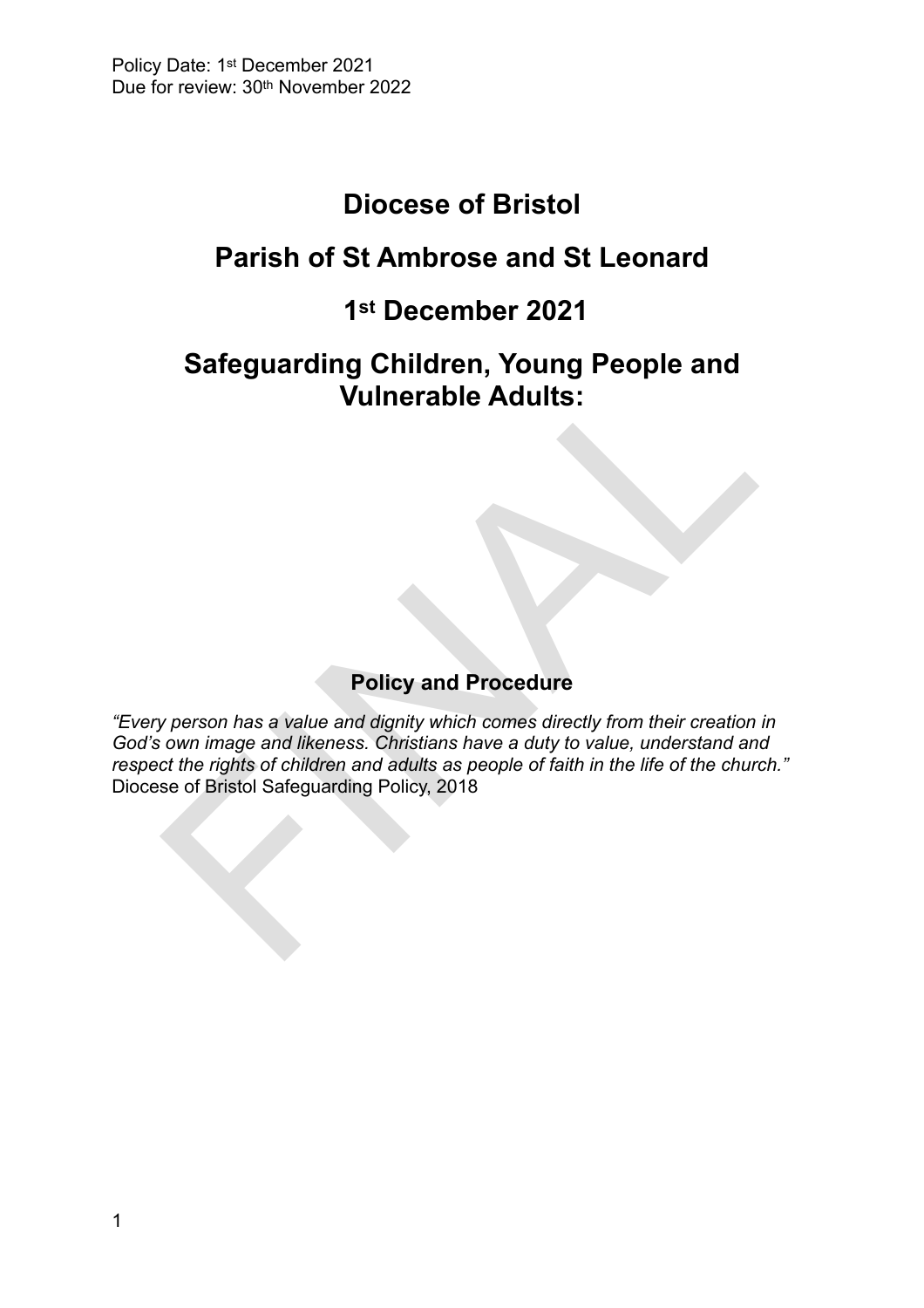# **Contents**

1.

| 1 <sub>1</sub>                                                                                                                                                                                                                                                                                                                                                     |  |
|--------------------------------------------------------------------------------------------------------------------------------------------------------------------------------------------------------------------------------------------------------------------------------------------------------------------------------------------------------------------|--|
|                                                                                                                                                                                                                                                                                                                                                                    |  |
|                                                                                                                                                                                                                                                                                                                                                                    |  |
|                                                                                                                                                                                                                                                                                                                                                                    |  |
|                                                                                                                                                                                                                                                                                                                                                                    |  |
| 3. Who is a child, young person, adult who may be vulnerable? 5                                                                                                                                                                                                                                                                                                    |  |
|                                                                                                                                                                                                                                                                                                                                                                    |  |
| 5. What to do if you are concerned that abuse or neglect may be happening 6                                                                                                                                                                                                                                                                                        |  |
|                                                                                                                                                                                                                                                                                                                                                                    |  |
|                                                                                                                                                                                                                                                                                                                                                                    |  |
|                                                                                                                                                                                                                                                                                                                                                                    |  |
|                                                                                                                                                                                                                                                                                                                                                                    |  |
|                                                                                                                                                                                                                                                                                                                                                                    |  |
| Hire of Church Premises for non-Church events and activities (whether a fee is                                                                                                                                                                                                                                                                                     |  |
| 11. Policy implementation and Review <b>Manual Action Contract of Active Active</b> 16                                                                                                                                                                                                                                                                             |  |
|                                                                                                                                                                                                                                                                                                                                                                    |  |
|                                                                                                                                                                                                                                                                                                                                                                    |  |
| Ι.<br><b>Policy Context</b>                                                                                                                                                                                                                                                                                                                                        |  |
| In developing this policy, the parish of St Ambrose and St Leonard commits to<br>following the safeguarding policies of the Church of England, safeguarding policy<br>and guidance as issued by the Diocese of Bristol and commits to working within<br>legislation and statutory guidance as related to the Safeguarding of Children, Young<br>People and Adults. |  |

## <span id="page-1-0"></span>**1. Policy Context**

The main relevant polices and guidance documents are:

#### <span id="page-1-1"></span>**Church of England:**

Protecting all God's Children, 2010 Promoting a Safe Church, 2006 Promoting a Safer Church – Policy Statement, 2017 Practice Guidance: Safer Recruitment, 2016 Responding Well to Domestic Abuse, 2017 Responding Well to those who have been Sexually Abused, 2011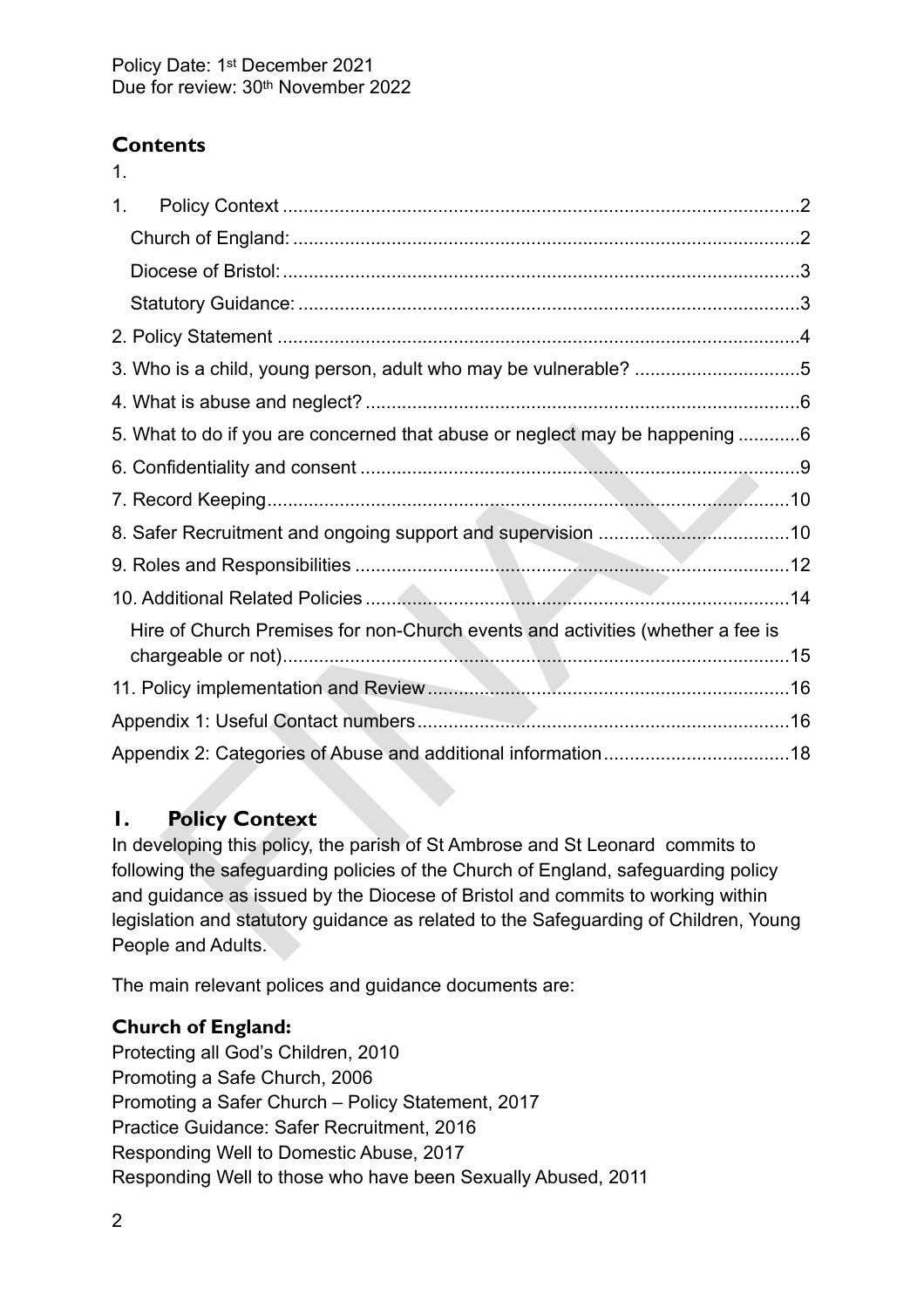Responding to, assessing, and managing safeguarding concerns or allegations against church officers, 2017 Roles and Responsibilities of Church Office Holders and Bodies, 2017 Responding to Safeguarding Concerns or Allegations that relate to Children, Young People and Vulnerable Adults, 2018 Safer Environment and Activities, 2019 The Code of Safer Working Practice, 2019 Safeguarding Records Joint Practice Guidance, 2015 Safeguarding Records Retention Tool Kit, 2015 General Statement on Safeguarding Children in Towers, 2015

**These documents can be found on the Church of England Website here: https://www.churchofengland.org/safeguarding/promoting-safer-church/policy[practice-guidance](https://www.churchofengland.org/safeguarding/promoting-safer-church/policy-practice-guidance)** 

#### <span id="page-2-0"></span>**Diocese of Bristol:**

Safeguarding Policy, 2018 Allegations Management Procedure, 2018 Ministering to those who may present a risk, 2018 Safer Recruitment Guidance and Toolkit, 2017

**These documents can all be found on the Diocese of Bristol website:** [https://](https://www.bristol.anglican.org/aboutus/safeguarding/safeguardingresources/) www.bristol.anglican.org/aboutus/safeguarding/safeguardingresources/ **and descriptions are given where these policies are referenced in this policy document.** 

#### <span id="page-2-1"></span>**Statutory Guidance:**

ral Statement on Safeguarding Children in Towers, 2015<br> **e documents can be found on the Church of England Website here:**<br>
<u>I/www.churchofengland.org/safeguarding/promoting-safer-church/p<br>
ice-guidance</u><br>
see of Bristol:<br>
u **Working Together 2018**: This guidance from the Department for Education describes safeguarding processes and the safeguards that every organisation must have in place, including faith organisations, when safeguarding children. See the guidance at https://www.gov.uk/government/publications/working-together-to[safeguard-children--2](https://www.gov.uk/government/publications/working-together-to-safeguard-children--2) Or online:

[www.workingtogetheronline.co.uk](http://www.workingtogetheronline.co.uk)

**Care and Support Statutory Guidance 2016:** This is guidance from the Department of Health which describes safeguarding processes for adults and the responsibilities of different organisations: [https://www.gov.uk/government/](https://www.gov.uk/government/publications/care-act-statutory-guidance/care-and-support-statutory-guidance#safeguarding-1) [publications/care-act-statutory-guidance/care-and-support-statutory](https://www.gov.uk/government/publications/care-act-statutory-guidance/care-and-support-statutory-guidance#safeguarding-1)[guidance#safeguarding-1](https://www.gov.uk/government/publications/care-act-statutory-guidance/care-and-support-statutory-guidance#safeguarding-1)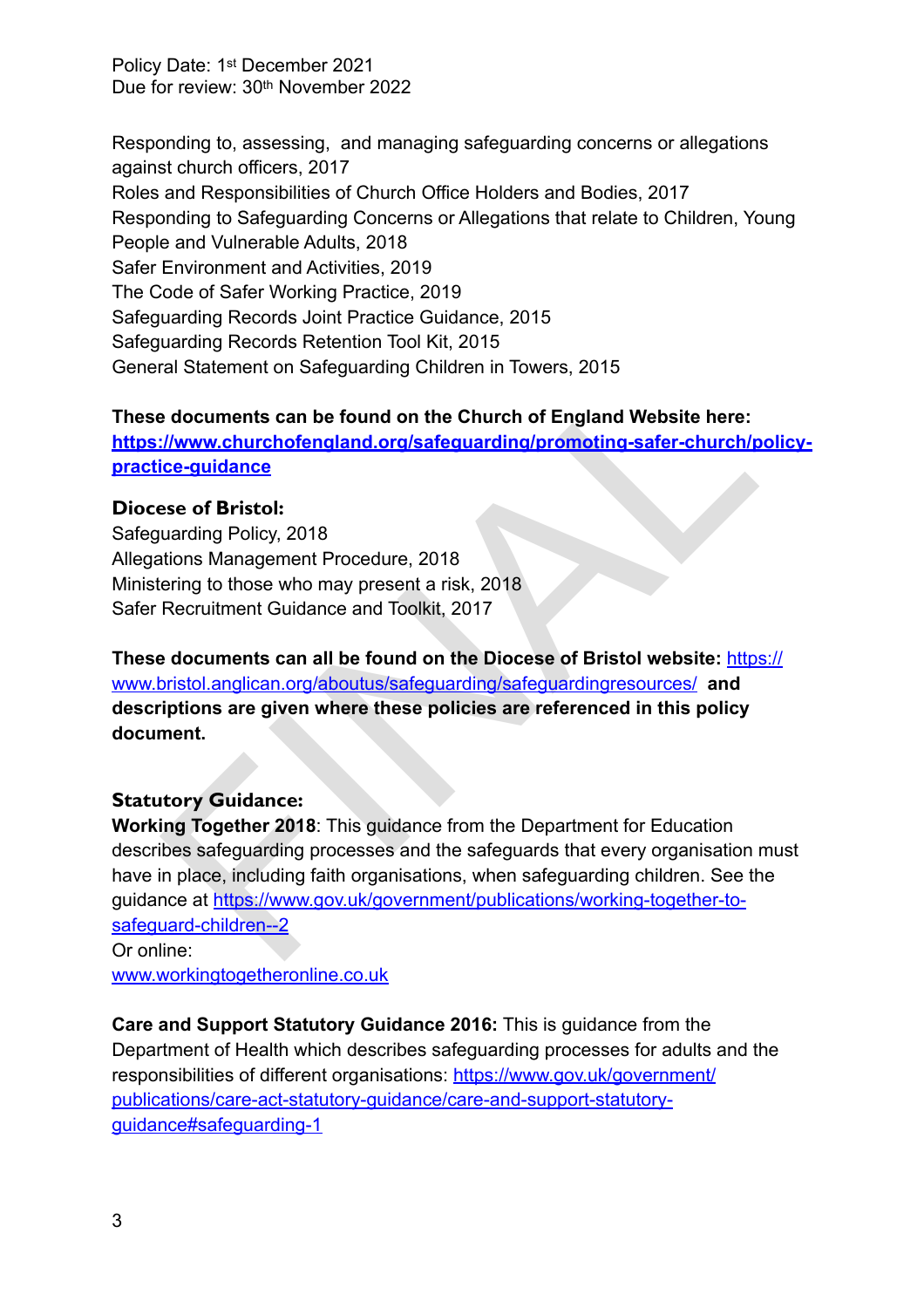# <span id="page-3-0"></span>**2. Policy Statement**

It is the responsibility of all members of the parish of St Ambrose and St Leonard to give paramount importance to the nurture and care of children, young people and vulnerable adults, in a safe and secure environment. It is about preventing harm to children and adults wherever possible.

#### **We recognise that:**

- The welfare of the child, young person or vulnerable adult is paramount.
- Everyone has different levels of vulnerability and each of us may be regarded as vulnerable at some time in our lives
- in et aue some universed and dults who may be vulnerable (regardless of children, young people and dults who may be vulnerable (regardless of ability, gender, marriage and civil partnership, pregnancy, maternity, race<br>igio • All children, young people and adults who may be vulnerable (regardless of age, disability, gender, marriage and civil partnership, pregnancy, maternity, race, religion or belief, sex, or sexual orientation) have the right to equal protection from all types of harm or abuse which can occur in all families and communities.
- Working in partnership with children, young people, vulnerable adults and their parents, carers and other agencies is essential in promoting their welfare.

## **We will develop a culture in our church that:**

- Enables a safe and caring community to provide a loving environment where there is a culture of 'informed vigilance' as to the dangers of abuse.
- Enables and encourages concerns to be raised and responded to openly and consistently and protects children, young people and adults who may be vulnerable from actual or potential harm.
- Ensures all people feel welcomed, respected and safe from abuse.
- Values, listens to and respects children, young people and adults who may be vulnerable, encouraging them to be active contributors to the church community.
- Encourages adults who may be vulnerable to lead as independent a life as possible.

## **When concerns are raised, we will:**

- Respond without delay to every concern raised that a child, young person, or vulnerable adult may have been harmed, or may be at risk of harm, through abuse or neglect.
- Work with police, local authority, and other partners in any investigation, including where allegations are made against a member of the Church community.
- Challenge any abuse of power, especially by anyone in a position of trust.

## **If abuse has occurred, we will ensure:**

- Informed and appropriate pastoral care is offered to any child, young person or adult who has suffered abuse, including support to make a complaint if so desired.
- Supervision is provided for any member of the Church Community known to pose a risk of harm to others.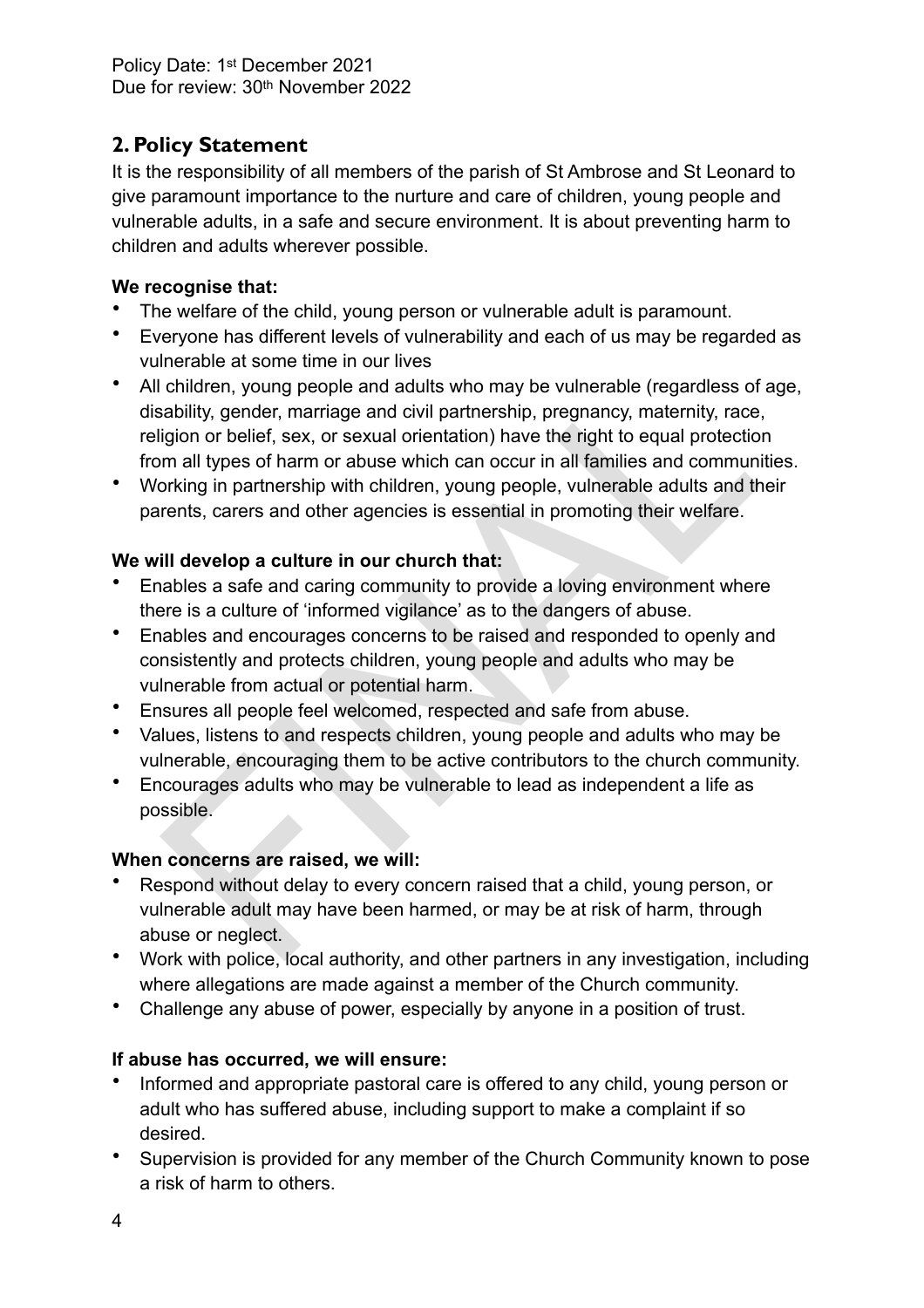• Appropriate pastoral care is provided to any member of our church against whom an allegation is made.

#### **In all recruitment we will:**

<span id="page-4-2"></span>• Carefully select those with any responsibility within the Church (including voluntary workers) in line with the Church of England Safer Recruitment Practice Guidance, 2016<sup>1</sup> (See Diocese of Bristol Safer Recruitment Guidelines) and provide ongoing supervision, support, and training.

#### **In our publicity we will:**

- Share information about good safeguarding practice with children, young people and vulnerable adults, their parents, carers, and all those working and worshipping with them.
- Where the Parish has a website, we will ensure there is clear information available regarding our safeguarding arrangements, including a copy of the Parish Safeguarding Policy and other relevant information.

#### <span id="page-4-0"></span>**3. Who is a child, young person, adult who may be vulnerable?**

**Publicity we will:**<br>The dimension about good safeguarding practice with children, young pare<br>at outlnerable adults, their parents, carers, and all those working and<br>prisipping with them.<br>There the Parish has a website, we **Children and young people:** for the purposes of this policy, means anyone under the age of 18 years. Children and young people may be abused by an adult or child, male or female. It is far more common for a child or young person to be abused by a person known to them than by a stranger. This could be a parent, family member, friend, teacher, minister, or anyone else. Children may be abused in person or via electronic media, they may experience harm as a result of seeing or hearing the abuse of others.

Where conflicts of interest arise between the welfare of the child and that of adults, the child's wellbeing must always be of paramount importance and priority.

**Adults who may be vulnerable:** The Care Act 2014 defines an adult to whom statutory safeguarding duties apply as an adult who:

- *Has needs for care and support (whether or not the Local Authority is meeting any of these needs)*
- *Is experiencing, or at risk of abuse or neglect*
- *As a result of those care and support needs is unable to protect themselves from either the risk of or the experience of abuse or neglect.*

(Care and Support Statutory Guidance, 2016)

The definition may apply to anyone 18 years old and over who may not be able to protect themselves from abuse, harm, or exploitation, which may be by reason of

<span id="page-4-1"></span>[http://www.bristol.anglican.org/content/pages/documents/](http://www.bristol.anglican.org/content/pages/documents/de0c4e9b421e0d36f1febeb01953d3ce7f2ce903.pdf) [1](#page-4-2) [de0c4e9b421e0d36f1febeb01953d3ce7f2ce903.pdf](http://www.bristol.anglican.org/content/pages/documents/de0c4e9b421e0d36f1febeb01953d3ce7f2ce903.pdf)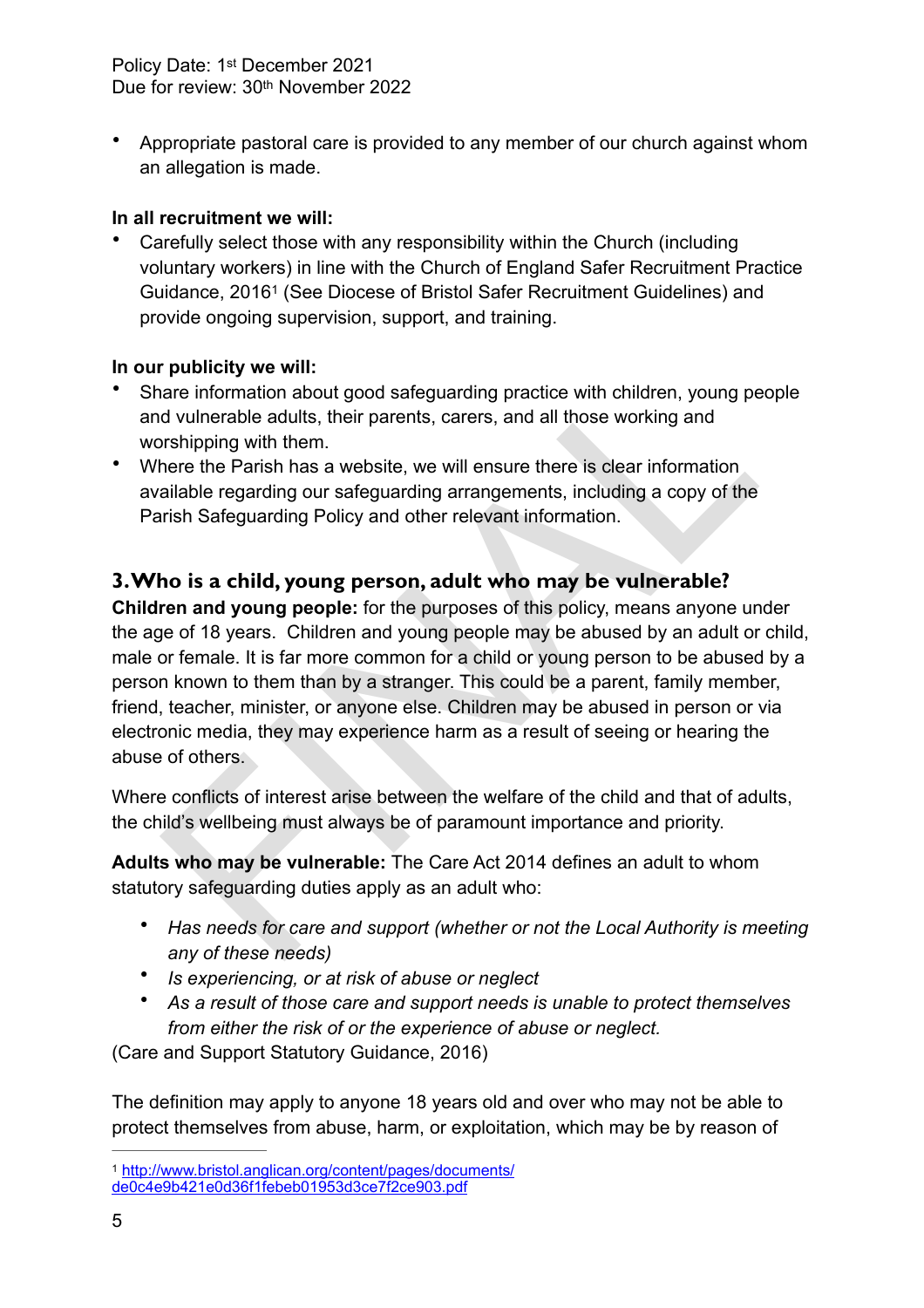illness, physical, sensory or learning disability or impairment, mental illness, use of drugs or alcohol. Increased vulnerability may be temporary or permanent and may be visible or invisible.

An adult may be abused or neglected by family (including spouses, parents, and children), friends, carers (paid and unpaid), strangers and professionals and members of the community. Those at risk may live alone or may live with family or in a care setting e.g., residential home.

## <span id="page-5-0"></span>**4. What is abuse and neglect?**

## <span id="page-5-1"></span>**5. What to do if you are concerned that abuse or neglect may be happening**

| 4. What is abuse and neglect?<br>Please see the table attached as Appendix 2 This outlines the forms of abuse noted<br>in legislation related to safeguarding children, young people and adults alongside<br>some examples and potential indicators that abuse, or neglect may be occurring.                                                     |                                                                                                      |  |  |
|--------------------------------------------------------------------------------------------------------------------------------------------------------------------------------------------------------------------------------------------------------------------------------------------------------------------------------------------------|------------------------------------------------------------------------------------------------------|--|--|
| 5. What to do if you are concerned that abuse or neglect may be<br>happening<br>You may see or hear something of concern, or someone may tell you something of<br>concern (a disclosure). If a child, young person, or adult tells you that they have<br>experienced abuse, are experiencing abuse or are concerned that they may be at<br>risk: |                                                                                                      |  |  |
| Do                                                                                                                                                                                                                                                                                                                                               | Don't                                                                                                |  |  |
| Listen. Try to move to a quiet space if<br>possible                                                                                                                                                                                                                                                                                              | Tell them to speak to someone else                                                                   |  |  |
| Let the person talk at their own pace<br>and say what they want to say. If you<br>need to clarify points, ask open<br>questions like:<br>Tell me what happened,<br>Explain  about the incident<br>Describe  where it was, what<br>happened                                                                                                       | Investigate.<br>Ask leading questions e.g., why did they<br>do that, was it 'name', did it hurt you? |  |  |
| Take it seriously                                                                                                                                                                                                                                                                                                                                | Try not to react as though unbelieving or<br>shocked                                                 |  |  |
| Reassure. Confirm they are doing the<br>right thing by telling you.                                                                                                                                                                                                                                                                              | Tell them not to tell stories                                                                        |  |  |
| Tell them you need to share the concern<br>with the right people e.g., Parish<br>Safeguarding Officer, police, social care                                                                                                                                                                                                                       | Promise to keep a secret or tell people<br>who don't need to know.                                   |  |  |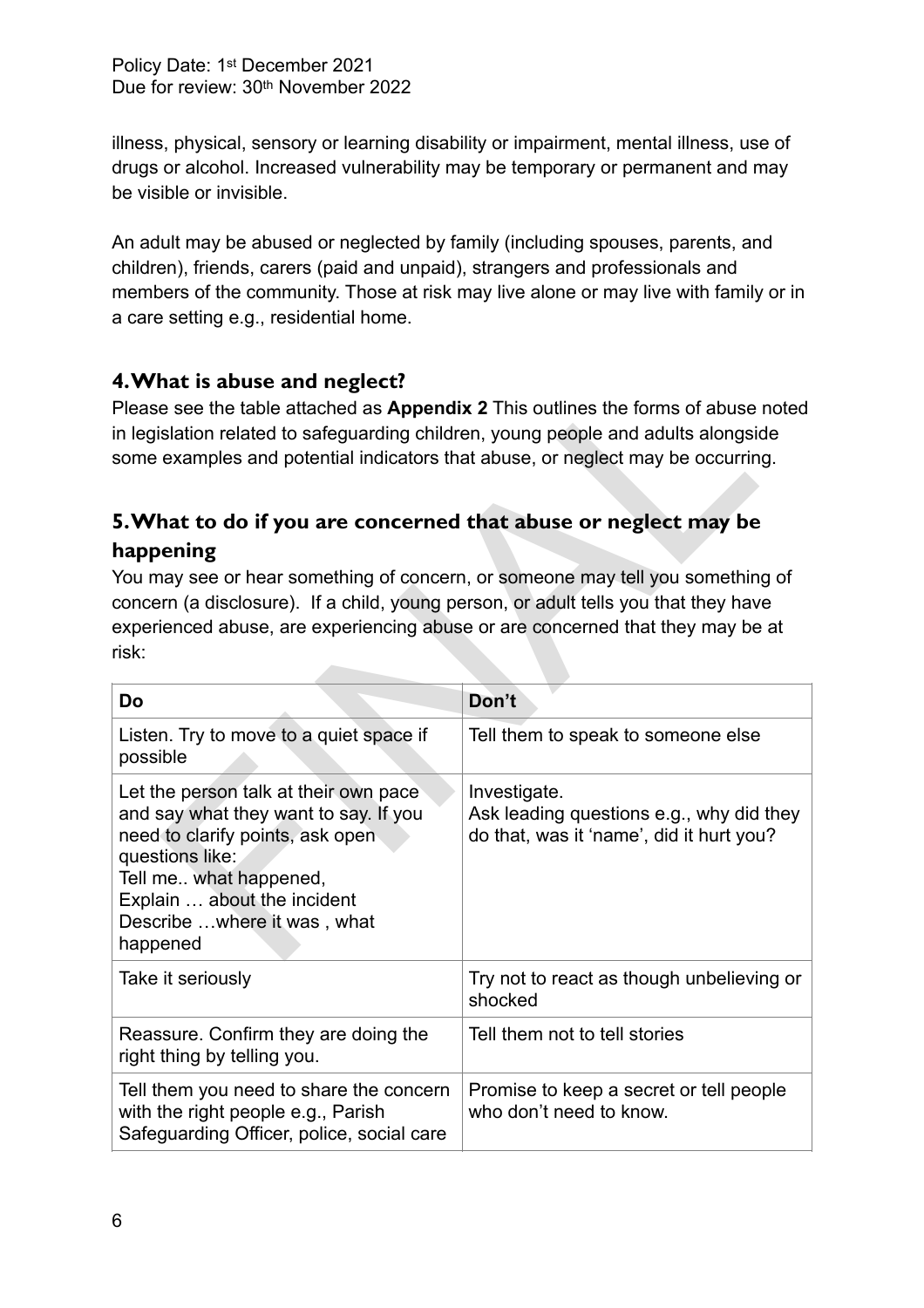| Do                                                                                     | Don't                                         |
|----------------------------------------------------------------------------------------|-----------------------------------------------|
| Record what was said and the facts as<br>accurately as possible as soon as<br>possible | Try to just remember it                       |
|                                                                                        | Contact the person the allegation is<br>about |

**Whether a child, young person or adult has shared a concern with you, or you have seen or heard something of concern…** 

**If the situation is urgent** i.e., there is an imminent risk of harm: contact the police on 101 or 999 as appropriate or contact the Local Authority Children or Adults safeguarding Teams:

## **Your Local Authority name: Children's Safeguarding Team**

|      | <b>Telephone number</b> – Monday to Friday: |  | 0117 903 |
|------|---------------------------------------------|--|----------|
| 6444 |                                             |  |          |

**Telephone number** - Out of hours/Weekends: **01454 615165**

# seen or heard something of concern...<br>
situation is urgent i.e., there is an imminent risk of harm: corolice on 101 or 999 as appropriate or contact the Local Authori<br>
ren or Adults safeguarding Teams:<br>
Local Authority nam **Your Local Authority name: Adult Safeguarding Team Telephone Number** - Monday to Friday. 8.30am to 5pm – **Care Direct on 0117 922 2700 Telephone number** - Out of hours/Weekends: **Answerphone service**

Once you have sought advice from police or the Local Authority and the situation is made safe, inform the Parish Safeguarding Officer as soon as possible of the concern and actions taken; provide a written record of this. If the concern is about the Parish Safeguarding Officer contact the Incumbent or Diocesan Safeguarding Adviser.

**If the situation is of concern but is not urgent:** Contact the Parish Safeguarding Officer to report the concern and provide a written record (if the concern is about the Parish Safeguarding Officer contact the Incumbent or Diocesan Safeguarding Adviser). They will decide with you whether to discuss with the child, their parents or carers or the adult and any carers and whether a referral to the Local Authority Children or Adults Safeguarding Team is needed or any other action.

**Note:** Anyone can report a concern directly to police or the Local Authority at any time.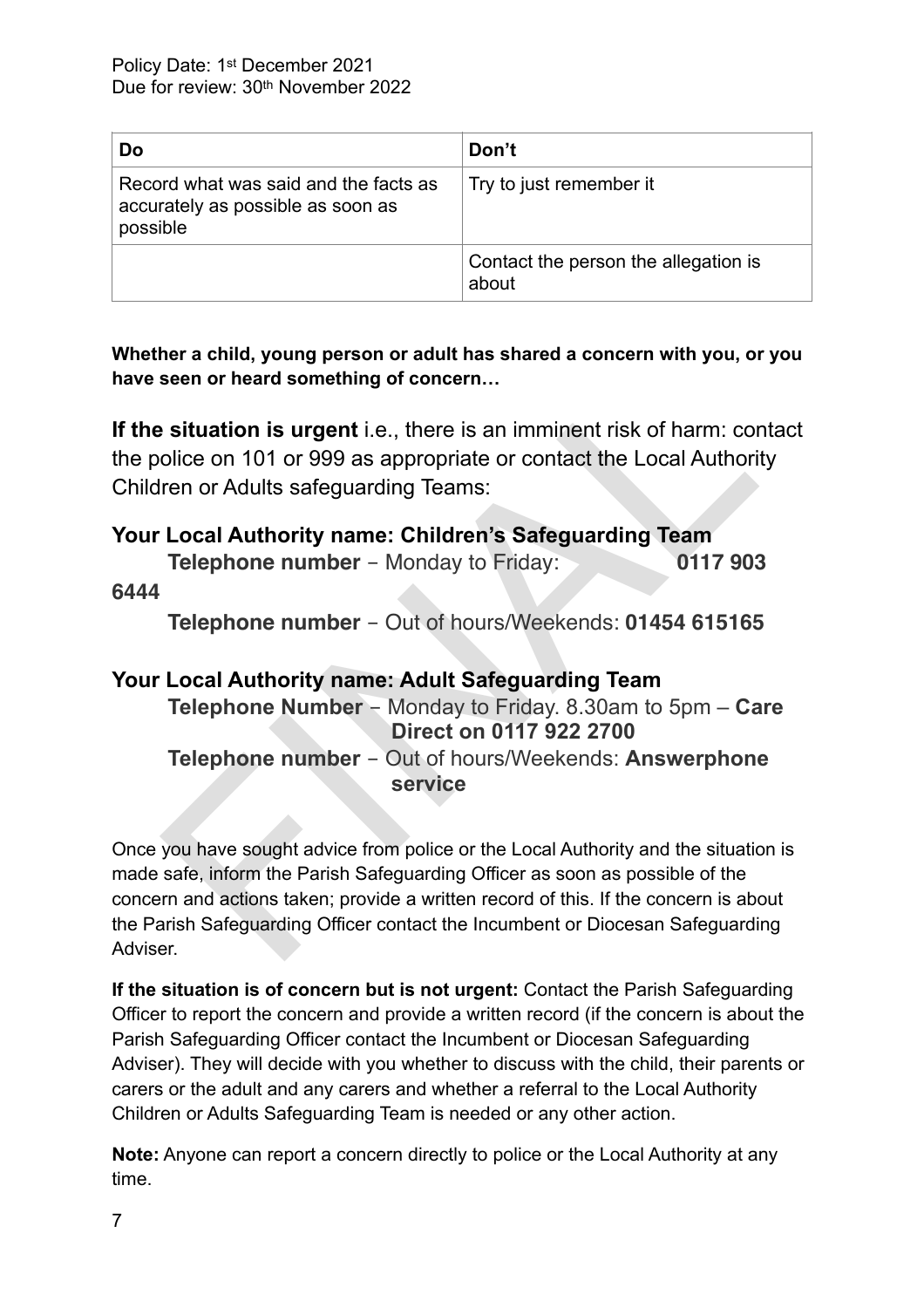The Parish of St Ambrose and St Leonard hopes that all will follow this policy but where there is any concern that an issue has not been reported and should be or any reluctance to inform the church of an incident the parish of St Ambrose and St Leonard wishes to make clear that the most important point is that those concerns are reported to the appropriate authority so that they can be acted upon where needed.

**If there is an allegation that a person in a position of trust (minister, PCC member, staff member or volunteer) has abused or neglected a child or adult or that such a person may present a risk to a child or adult:** The Diocese of Bristol 'Allegations Management Procedure<sup>2</sup>' will be followed (copies of this procedure can be found on the Diocesan website and copies are held by the Parish Safeguarding Officers, Clergy and in the Parish Office). In brief this procedure requires that:

- <span id="page-7-2"></span>The concern should be reported as above; report should reach police and Local Authority within 1 working day.
- The concern should not be made known to the person against whom the allegation is raised without agreement with police and or the Local Authority.
- Next steps will be decided in conjunction with police, Local Authority representatives (including Local Authority Designated Officer where there is a concern for the welfare of a child), the Diocesan Safeguarding Adviser and parish representatives (usually PSO, Incumbent and Churchwardens).

To determine the concerning procedure and the concerned and the Branch and the Parish Calcular The solutions Management Procedure<sup>2</sup> will be followed (copies of this dure can be found on the Diocesan website and copies ar **If a person is identified who has a caution or conviction for abuse of children and or adults who may pose a risk to others**: (usually those with convictions for sexual or violent offences) the Diocese of Bristol guidance 'Ministering to those who may pose a risk<sup>3</sup>' (Copies of this guidance can be found on the Diocesan website and copies are held by the Parish Safeguarding Officers, Clergy and in the Parish Office) will be followed. In brief this guidance advises that that Parish Safeguarding Officer and Diocesan Safeguarding Adviser are made aware and that the individual is informed that:

<span id="page-7-3"></span>• To support their being part of the congregation as safely as possible, contact will be made with police, probation and other agencies connected with their case.

<span id="page-7-0"></span><sup>&</sup>lt;sup>2</sup> [http://www.bristol.anglican.org/content/pages/documents/](http://www.bristol.anglican.org/content/pages/documents/63f867984a2096dde307eac2e2187b1959740568.pdf) [63f867984a2096dde307eac2e2187b1959740568.pdf](http://www.bristol.anglican.org/content/pages/documents/63f867984a2096dde307eac2e2187b1959740568.pdf)

<span id="page-7-1"></span>[http://www.bristol.anglican.org/content/pages/documents/](http://www.bristol.anglican.org/content/pages/documents/59f69dcc0f98e48336828e56a14ded8890ed6c4d.docx) [3](#page-7-3) [59f69dcc0f98e48336828e56a14ded8890ed6c4d.docx](http://www.bristol.anglican.org/content/pages/documents/59f69dcc0f98e48336828e56a14ded8890ed6c4d.docx)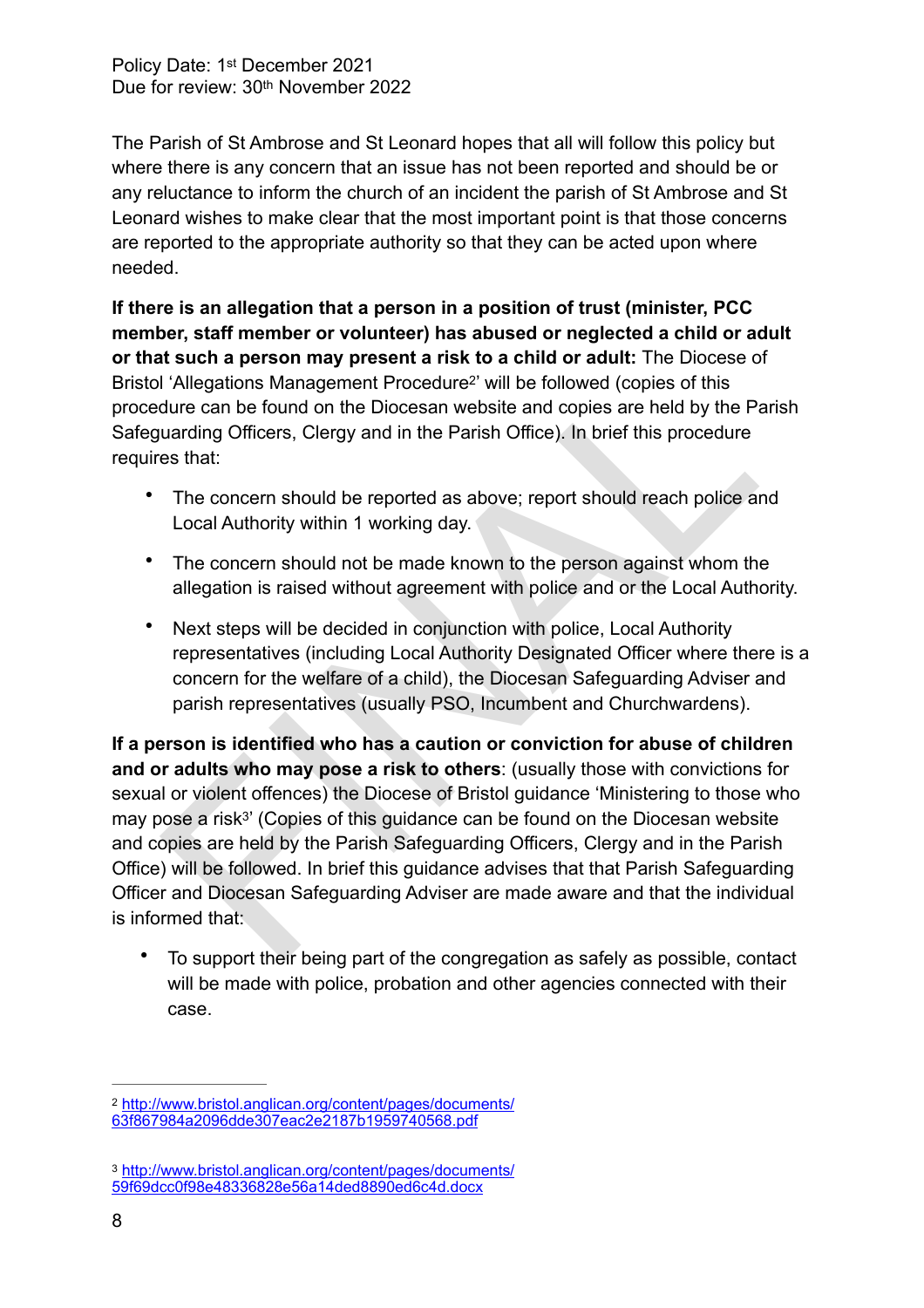- The Diocesan Safeguarding Adviser and Church leaders will need to know of their circumstances.
- That a risk assessment will need to be completed
- And that a written agreement will be needed between the individual and the Church which agrees when the individual will or will not be involved in church services and activities, boundaries of behaviour and support offered.

## <span id="page-8-0"></span>**6. Confidentiality and consent**

**Confidentiality:** The parish of St Ambrose and St Leonard accepts the principle that only those with a need to know should be made aware of safeguarding concerns or other confidential information. All staff, ministers and volunteers are expected to share confidential information appropriately and to ensure that written records and verbal information is shared responsibly and stored securely.

**Consent:** The parish of St Ambrose and St Leonard accepts that all people have a right to make their own views and wishes known and that these wishes should be followed wherever possible.

**dentiality:** The parish of St Ambrose and St Leonard accepts the principle dentiality: The parish of St Ambrose and St Leonard accepts the principl<br>nose with a need to know should be made aware of safeguarding concerr<br>con **Children:** Where there is a concern that a child is experiencing or at risk of abuse or neglect, they may ask those that know not to tell anyone. The parish of St Ambrose and St Leonard accepts that we cannot do this; these concerns must be reported to the appropriate authorities to enable the child or young person to receive appropriate help and support. The parish of St Ambrose and St Leonard asks all staff, ministers, and volunteers to explain this to children in their care when appropriate. Where there is concern that a child is experiencing or is at risk of abuse or neglect. The parish of St Ambrose and St Leonard expects that parents and carers will be communicated with and will have their consent sought for information to be shared with the Local Authority or other agencies. This should happen except where there is concern that to do so would place a child at increased risk or where a parent or carer may be involved in the sexual abuse of the child. In those circumstances advice of the Local Authority or police should be sought before informing the parents or carers of the concern. Where the allegation is against an individual who may have access to other children or vulnerable adults the referral should be made without seeking consent from parents or carers - how they are made aware of the concerns will be decided alongside statutory agencies.

**Adults:** Adults have the right to make their own decisions about their lives. Consent should be sought from an adult before information is shared about them. However, where an adult withholds consent for a safeguarding concern to be shared with statutory authorities (police and local authority), this should be accepted except where there may be others at risk (e.g., is the abuse or neglect is happening in a care home or hospital or the abuser has access to other vulnerable adults or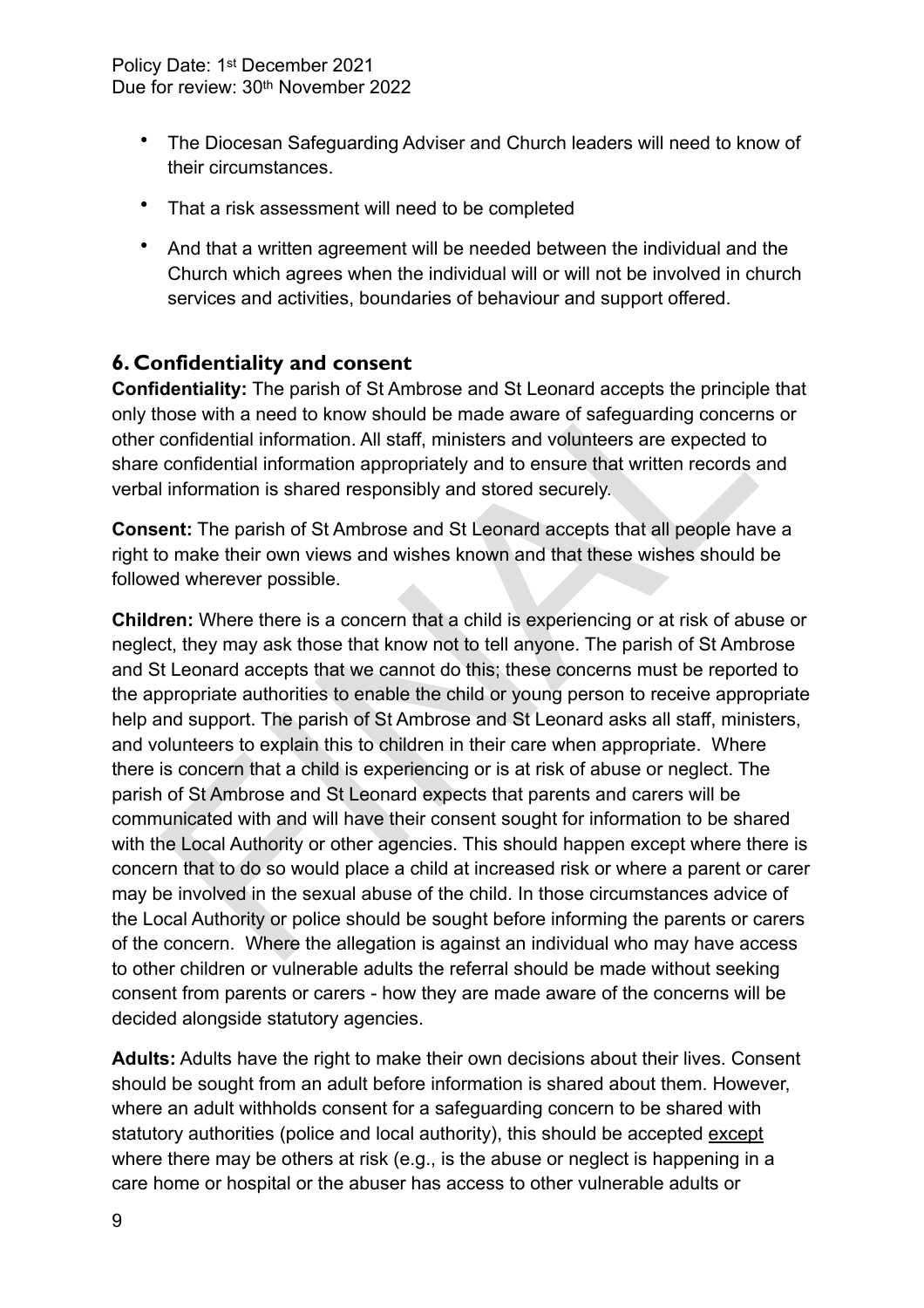children) or where there is reason to doubt that the individual has capacity to make that decision or where there is imminent risk of serious harm. Advice should be sought from statutory services (Adult social care or police) or the Diocesan Safeguarding Adviser where there is any doubt as to whether a concern should be referred.

# <span id="page-9-0"></span>**7. Record Keeping**

Records of all safeguarding concerns will be kept by the Parish Safeguarding Officers. They will keep a record of the initial concern and all actions taken. The records will be securely held by the PCC. All those involved with any safeguarding concern must ensure that they provide to the Safeguarding Officer any records related to that case for secure storage.

<span id="page-9-4"></span>Records will be retained as per Church of England guidance 'Safeguarding Records: Joint Practice Guidance for the Church of England and the Methodist Church' 2015[4](#page-9-2) (Available on the Diocese of Bristol website).

Fig. The method of the Pacifical information and content and content and content. The Recently free Basebary in the method of that case for secure storage.<br>The Sixtem provide to the Safeguarding Officer any records to that The parish of St Ambrose and St Leonard does not have access to secure email systems. Therefore, great care should be taken where email is used to ensure that confidential information is not open to being accessed by unauthorised individuals. Individual's confidential information should not be communicated via email (e.g., any information should not make the individual identifiable by name, address etc.).

Records must be maintained of staff and volunteer training and DBS checks. These will be maintained by the Parish Safeguarding Officer and Lead Recruiter.

## <span id="page-9-1"></span>**8. Safer Recruitment and ongoing support and supervision**

<span id="page-9-5"></span>All recruitment of staff and volunteers will be undertaken in line with Church of England policy 'Safer Recruitment, 2016<sup>5</sup>'. See 'The Diocese of Bristol Safer Recruitment Guidance' for further information.

Recruitment of staff and volunteers will only be undertaken by those delegated such responsibility from PCC.

Recruitment of staff and volunteers will only be undertaken according to agreed process.

All recruited staff and volunteers will be made known to PCC.

<span id="page-9-2"></span>[https://www.churchofengland.org/sites/default/files/2017-11/](https://www.churchofengland.org/sites/default/files/2017-11/safeguarding%2520joint%2520practice%2520guidance%2520-%2520safeguarding%2520records.pdf) [4](#page-9-4) [safeguarding%20joint%20practice%20guidance%20-%20safeguarding%20records.pdf](https://www.churchofengland.org/sites/default/files/2017-11/safeguarding%2520joint%2520practice%2520guidance%2520-%2520safeguarding%2520records.pdf)

<span id="page-9-3"></span>[https://www.churchofengland.org/sites/default/files/2017-11/](https://www.churchofengland.org/sites/default/files/2017-11/safeguarding%2520safer_recruitment_practice_guidance_2016.pdf) [5](#page-9-5) [safeguarding%20safer\\_recruitment\\_practice\\_guidance\\_2016.pdf](https://www.churchofengland.org/sites/default/files/2017-11/safeguarding%2520safer_recruitment_practice_guidance_2016.pdf)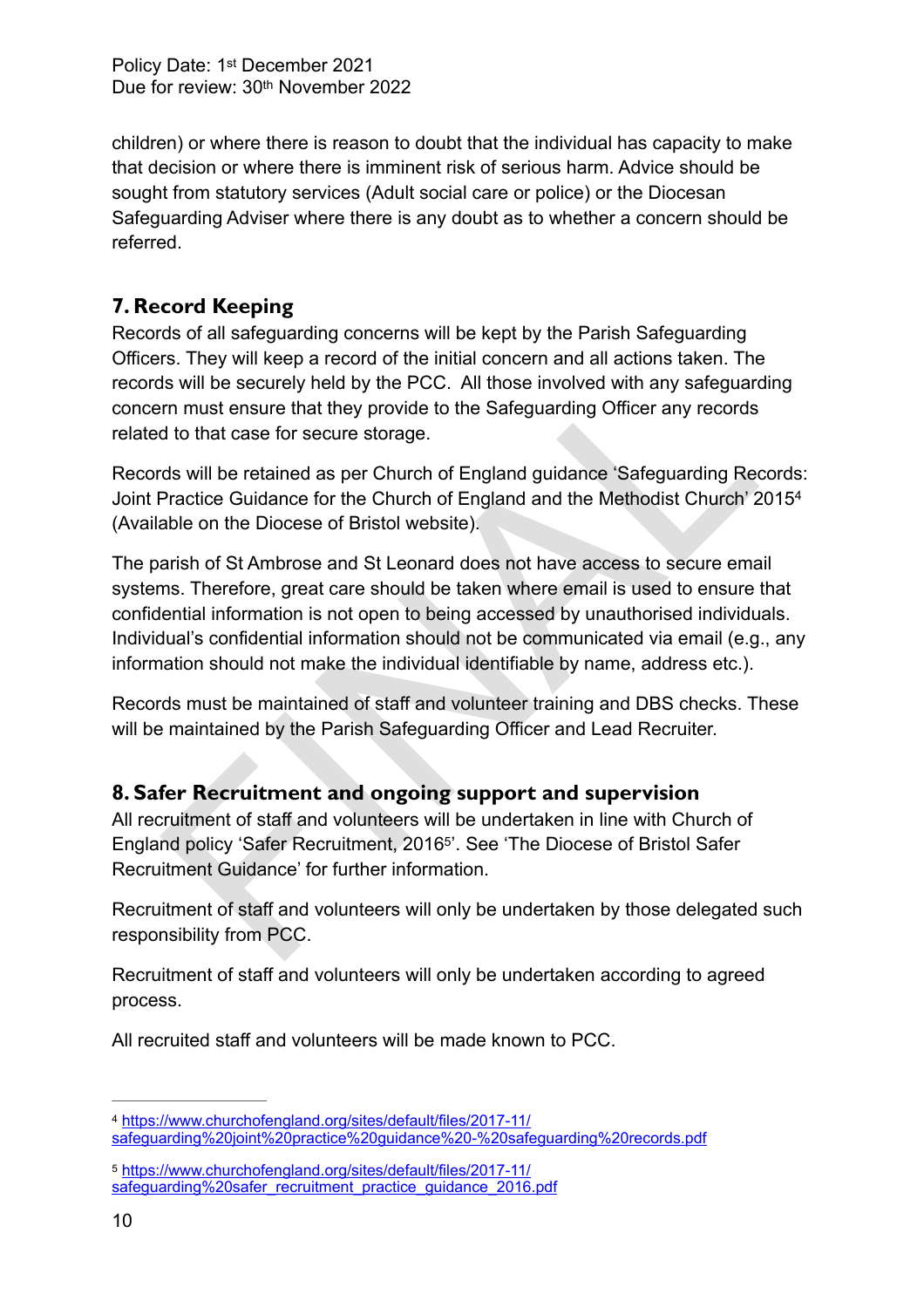No one who has not been safely recruited will be permitted to work unsupervised with children, young people or adults who may be vulnerable.

In brief: All staff and volunteers will:

- Have all recruitment checks completed and approved prior to starting in role.
- All eligible staff and volunteers will have a repeat DBS disclosure every 5 years. Any lapsed DBS check will require the post holder to stand down until the check has been completed.
- Attend safeguarding training as required by the Church of England<br>Attend any other training as decided by the PCC<br>Have a named supervisor • Attend safeguarding training as required by the Church of England
- Attend any other training as decided by the PCC
- Have a named supervisor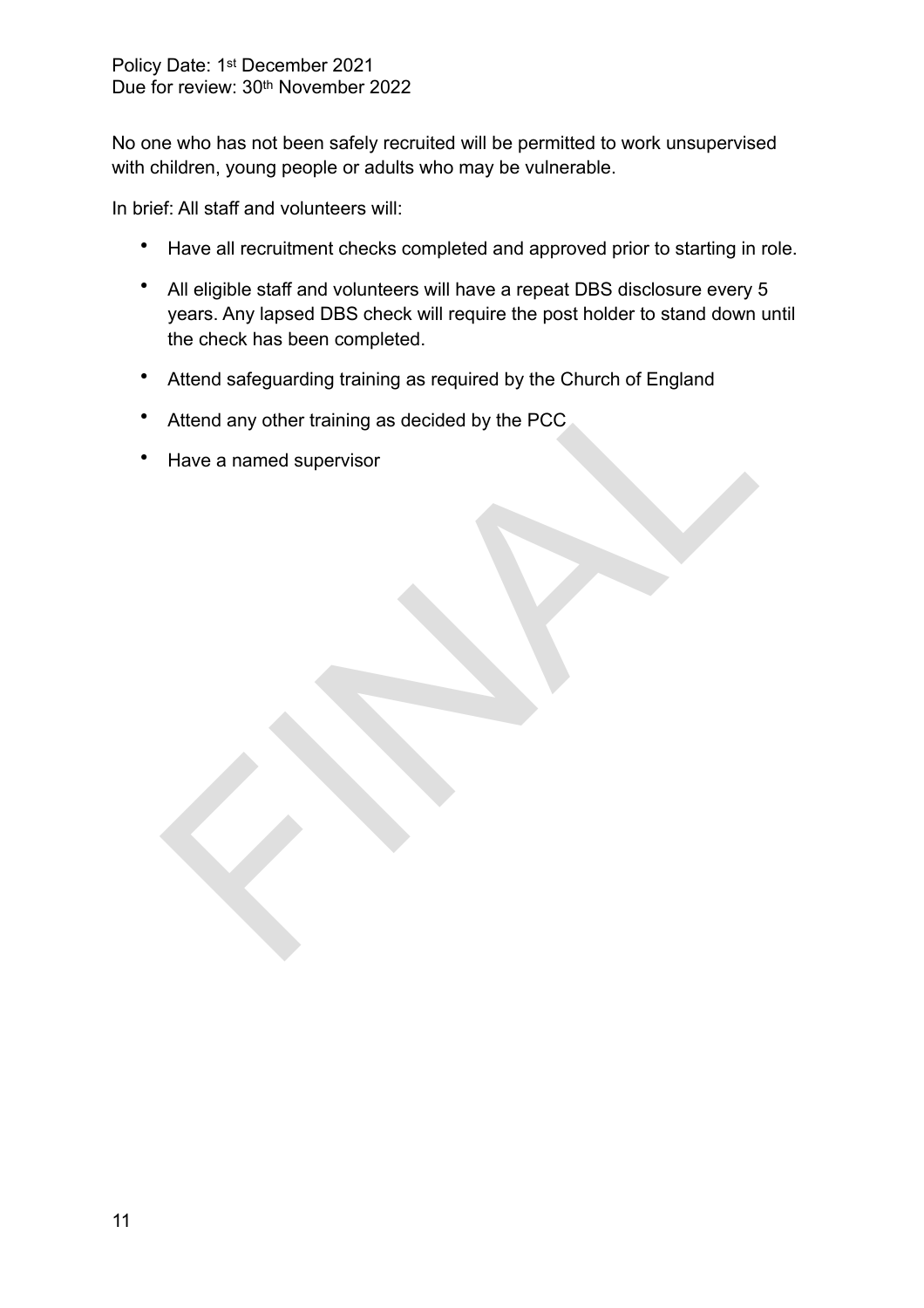# <span id="page-11-0"></span>**9. Roles and Responsibilities**

FINAL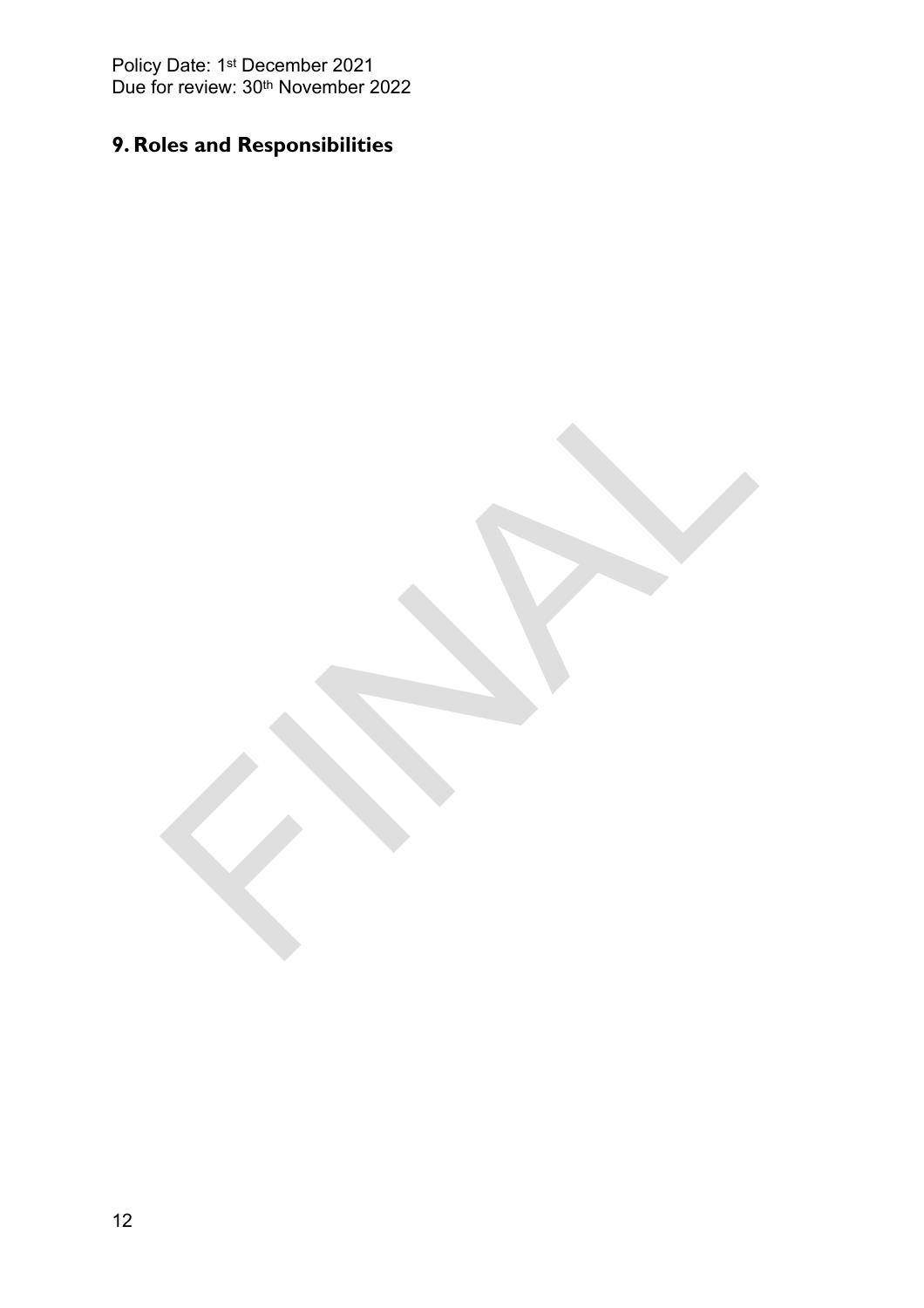| <b>Name</b>                                 | <b>Responsibilities</b>                                                                                                                                                                                                                                                                                                                                                                                                                                                              |
|---------------------------------------------|--------------------------------------------------------------------------------------------------------------------------------------------------------------------------------------------------------------------------------------------------------------------------------------------------------------------------------------------------------------------------------------------------------------------------------------------------------------------------------------|
| <b>Parochial Church Council</b><br>(PCC)    | Agree, implement, monitor and review annually<br>٠<br>this safeguarding policy and all associated<br>policies<br>Ensure all staff and volunteers are recruited<br>٠<br>safely<br>Agree and implement supporting good practice<br>guidance and processes<br>Ensure adequate insurance for all activities<br>٠<br>Recruit and provide adequate support to Parish<br>٠<br><b>Safeguarding Officers</b><br>Ensure all staff and volunteers are adequately<br>٠<br>trained and supervised |
| <b>Parish Safeguarding</b><br>Officer (PSO) | Respond to all safeguarding allegations and<br>$\bullet$<br>concerns according to policy and guidance<br>Monitor and report to PCC regarding adherence<br>$\bullet$<br>to policy and practice<br>Arrange safeguarding training and maintain<br>٠<br>records                                                                                                                                                                                                                          |
| <b>Lead Recruiter</b>                       | Process DBS disclosures for the church and<br>٠<br>maintain records<br>Follow Safe Recruitment practices.                                                                                                                                                                                                                                                                                                                                                                            |
| Incumbent                                   | Act as a point of contact should there be any<br>safeguarding allegation or concern regarding a<br><b>PSO</b>                                                                                                                                                                                                                                                                                                                                                                        |
| <b>Church Wardens</b>                       | Take part in the allegations management<br>procedure when required<br>Take part in an 'agreement' as per 'ministering to<br>those that may present a risk'                                                                                                                                                                                                                                                                                                                           |
| <b>Activity Leaders</b>                     | Follow the Safeguarding policy and associated<br>good practice guidance<br>٠<br>Ensure that activities are run according to good<br>practice guidance<br>Report any safeguarding concerns as per policy<br>Ensure all volunteers are safely recruited<br>$\bullet$<br>Ensure all volunteers have in date training and<br>$\bullet$<br>DBS check as required<br>Ensure all new volunteers receive agreed<br>$\bullet$<br>induction<br>Supervise agreed volunteers                     |
| <b>Staff and Volunteers</b>                 | Follow the safeguarding policy and associated<br>$\bullet$<br>good practice guidance<br>Report any safeguarding concern as per policy                                                                                                                                                                                                                                                                                                                                                |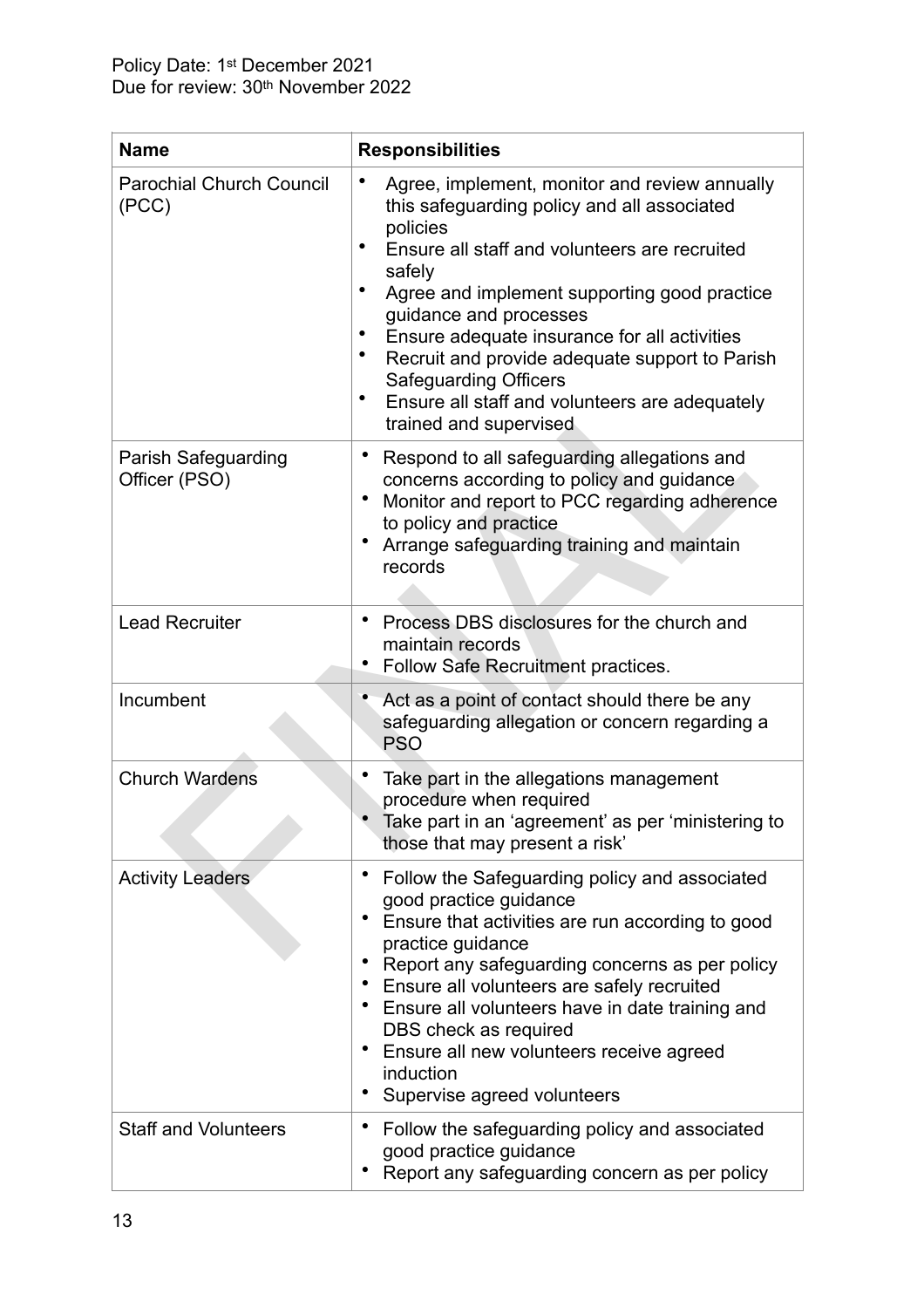| <b>Name</b>    | <b>Responsibilities</b>                                                                      |  |  |
|----------------|----------------------------------------------------------------------------------------------|--|--|
| Church members | Be aware of the safeguarding and associated<br>policies<br>Report any concerns as per policy |  |  |

#### <span id="page-13-0"></span>**10. Additional Related Policies Photographs and videos**

It is the policy of the parish of St Ambrose and St Leonard that no one should take photographs of children or young people without the written consent of that child's parent or carer and the consent of that child where they are old enough to give consent.

Where photographs are to be taken consent will be gained from parents and carers in advance, using the agreed form. This will stipulate who will take photos, for what purpose they may be used, how they will be stored and after what period they will be destroyed.

All photos and videos taken for the parish of St Ambrose and St Leonard should be stored securely on devices belonging to PCC. No photo or video should be left stored on personal photography or videography equipment.

No photo will be taken, shared, or used for any purpose which shows a child in any state of undress.

Children will not be named in publicity related to photographs or video.

e policy of the parish of St Ambrose and St Leonard that no one should to<br>graphs of children or young people without the written consent of that chil<br>tor carer and the consent of that child where they are old enough to giv Where an event may be photographed and is open to the public; signs will be displayed noting that photographs and or video may be taken and inviting anyone not wishing to be in any photos or video used to make this known to a named person. The photographer/ videographer will be named on these signs and will wear ID.

Only those delegated with that responsibility by PCC may ask for parental consent and arrange the taking of any photo or video.

#### **Communications and Social Media**

It is the policy of the parish of St Ambrose and St Leonard that no one employed on a paid or voluntary basis, serving as a PCC member or as a licenced minister will contact children or young people directly via social media, email, phone or text without the knowledge and consent of that child or young person's parent or carer.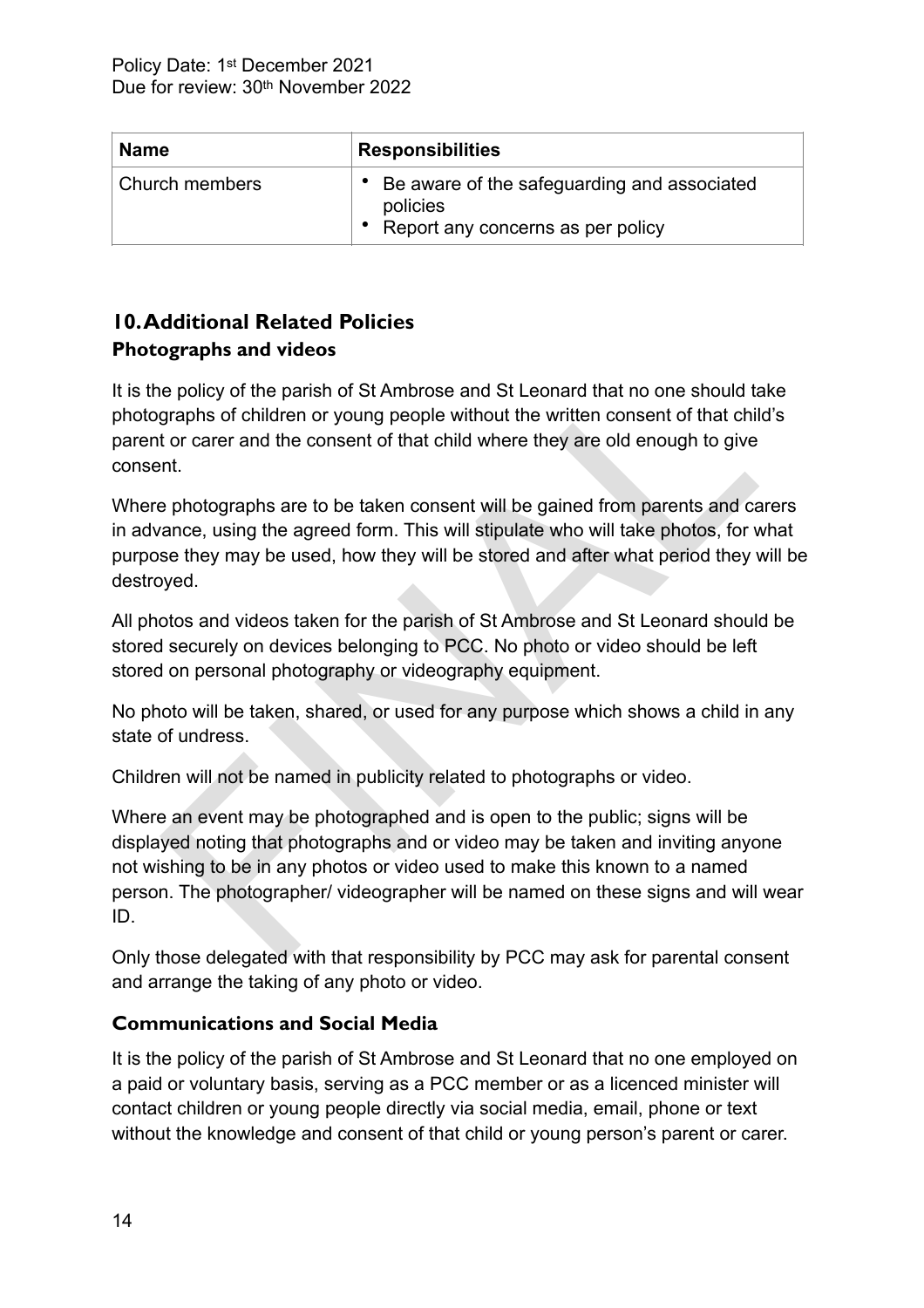Where such contact needs to be made (for example a text to advise of a change of time for an activity) the child's parent or carer will be asked for consent in advance and the parent or carer will be copied into that communication.

Very rarely contact may be made with a child or young person without the knowledge of the child's parents or carers (for example where there are serious safeguarding concerns for a child, and it would increase the risk to the child to contact the parent). In this case the person making contact with the child must agree in advance with the Parish Safeguarding Officer that this is appropriate, a second adult should be copied into all communications e.g., Parish Safeguarding Officer or Incumbent and must keep a record of all communications and provide these to the Parish Safeguarding Officer for the case record.

Where a group wishes to have a social media account to publicise or communicate regarding their group or activity the following will apply:

- The account shall not be a personal account belonging to any group member or leader; it will be a separate group account.
- More than one adult will be administrator for the account so that all content and messages can be seen by more than one adult.
- All users will be made aware that bullying, harassment, or other anti-social behaviour will not be tolerated. Information will be available to all users about how to raise a concern about the conduct of others and who with.
- is of the case of the case of the case of the case of the case of the case is a record of all communications and provide these to the Parish Safeguard<br>Final and the case record.<br>The case record of all communications and pr • Steps must be taken to prevent people outside the group having access to the names or personal details of anyone who is part of the group e.g., if a group Facebook page is used, the account settings should prevent group members being identified and any message sent to anyone other than the administrator.
- All those in a leadership role will ensure that their language is professional and appropriate e.g., not adding 'xx' to messages, not using nicknames that are not what the leader is called by everyone else, avoiding addressing others by endearments which would be ambiguous, such as 'love'.
- Further advice and information regarding online safety is available from the Diocese Safeguarding Team.

#### <span id="page-14-0"></span>**Hire of Church Premises for non-Church events and activities (whether a fee is chargeable or not)**

Organisations and individual users meeting at 'The parish of St Ambrose and St Leonard' will be expected to adhere to this safeguarding policy or where they work regularly with children, young people or adults who may be vulnerable, to have their own safeguarding policy.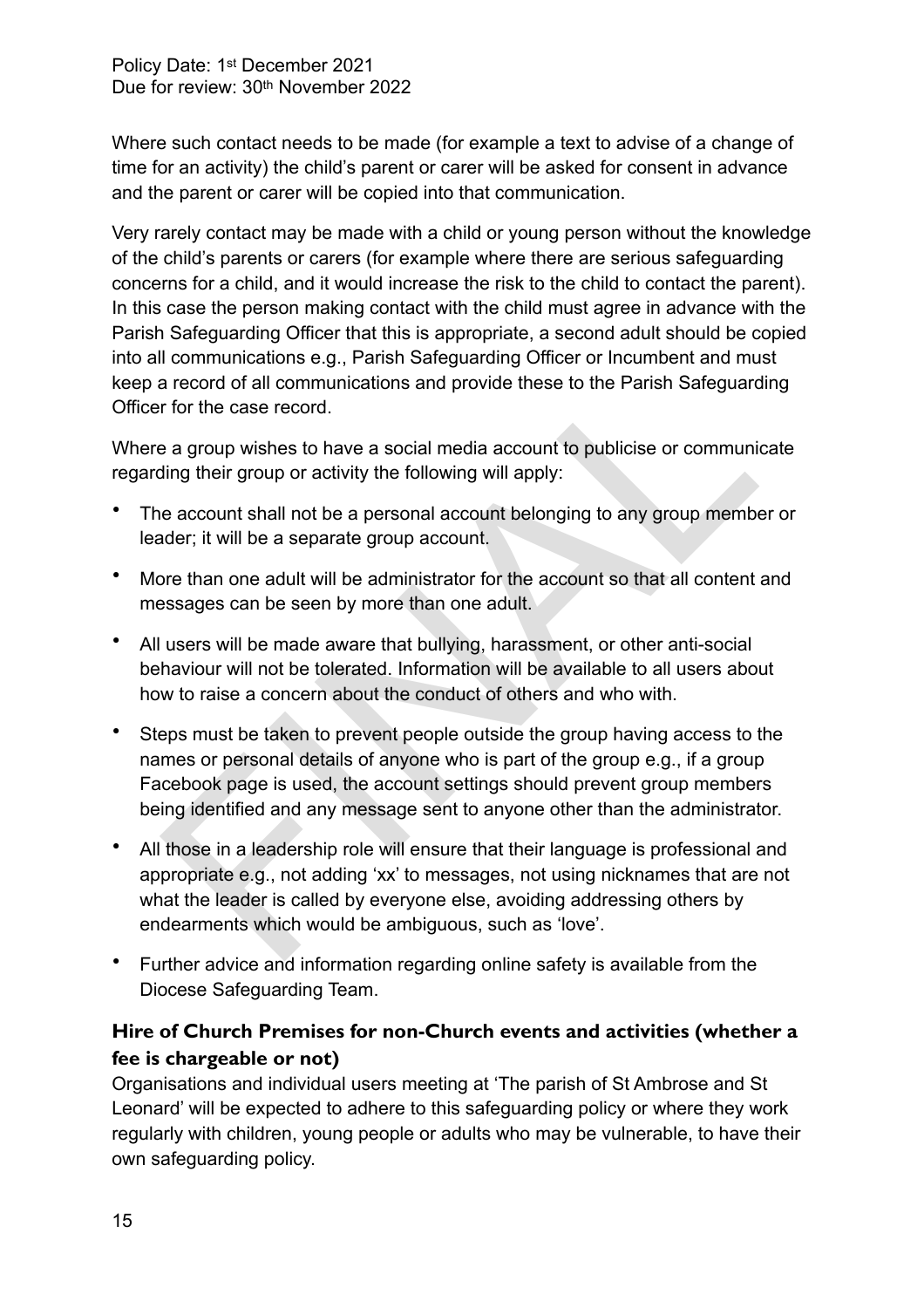'The parish of St Ambrose and St Leonard' is responsible for overseeing users and ensuring that that agreed hire process and forms are in use. This will include obtaining a copy of the hirers safeguarding policy where relevant and providing a copy of this policy.

## <span id="page-15-0"></span>**11. Policy implementation and Review**

This policy is agreed by the Parish of St Ambrose and St Leonard PCC on **9th November 2021**.

All staff, volunteers and ministers are required to abide by this policy and associated good practice guidance.

ff, volunteers and ministers are required to abide by this policy and assoc<br>practice guidance.<br>olicy will be made available on the Church website; a copy will be available<br>church building.<br>olicy will be monitored via annua This policy will be made available on the Church website; a copy will be available in each church building.

This policy will be monitored via annual audit and annual report to PCC

This policy is to be reviewed annually.

# **Next Review Due: 30/11/2022**

# <span id="page-15-1"></span>**Appendix 1: Useful Contact numbers**

- Our Parish Safeguarding Officers are:
- **Louiza Wadsworth: 078 094 327 25** and **David Miller: 078 766 345 89**
- **Our Diocesan Safeguarding Adviser Adam Bond can be contacted on 0117 906 0100**.
- <span id="page-15-3"></span>• If advice is needed on a safeguarding issue and the PSO or DSA are no[t](#page-15-2) available, the Thirty-One: Eight<sup> $6$ </sup> provide a helpline that can be contacted on 0303 003 11 11. Please state that you are calling from a Diocese of Bristol church and contact your PSO as soon as

<span id="page-15-2"></span> $6$  Formerly known as Churches Child Protection Advisory Service (CCPAS)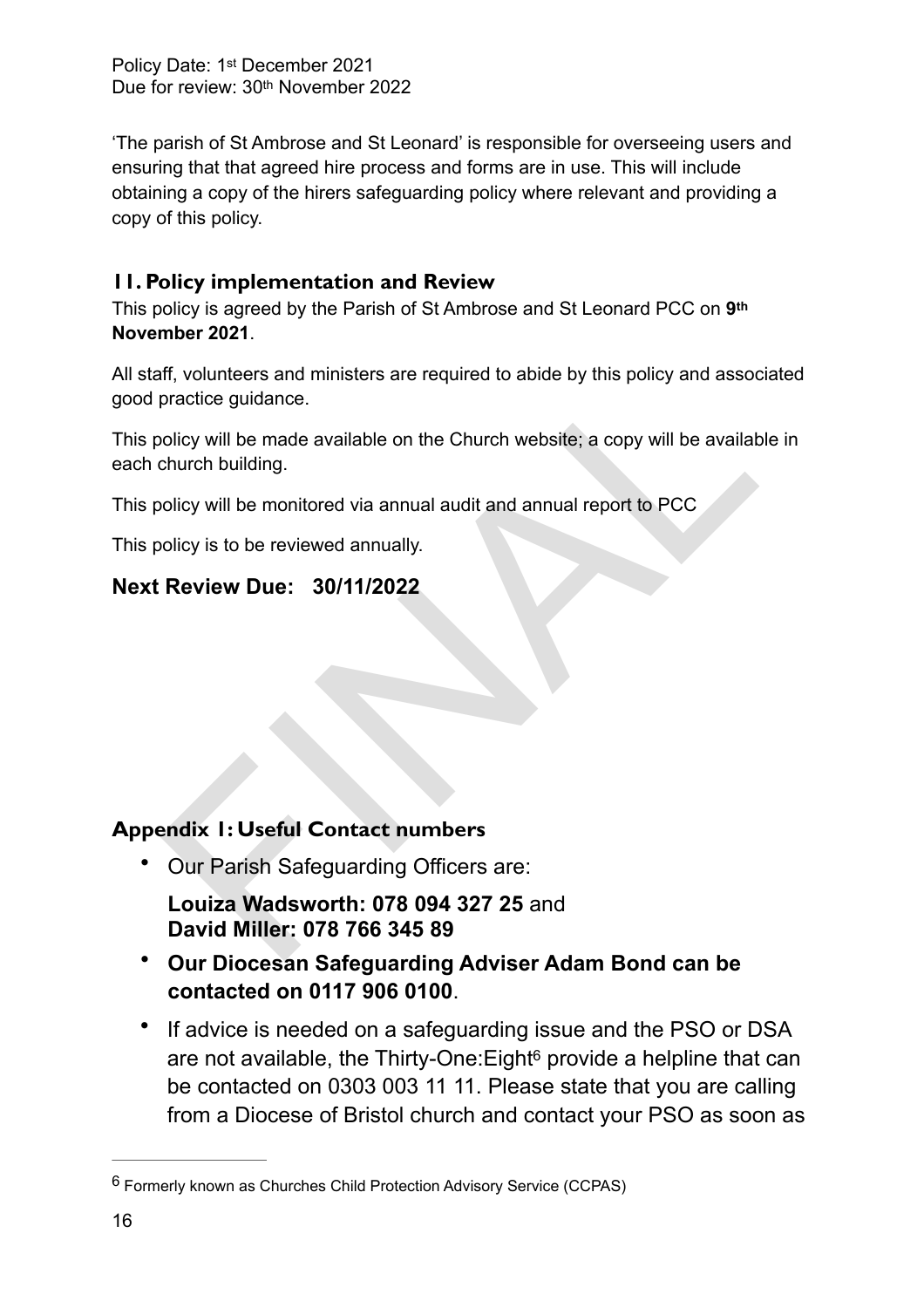possible to report that you sought advice from Thirty-One:Eight and action taken.

- **Your Local Authority name: Children's Safeguarding Team Telephone number** - Monday to Friday: **0117 903 6444 Telephone number** - Out of hours/Weekends: **01454 615 165**
- **Your Local Authority name: Adult Safeguarding Team Telephone Number** - Monday to Friday. 8.30am to 5pm – **Care Direct on 0117 922 2700**
- Telephone number Out of hours/Weekends: Answerphone<br>service<br>Police: 999 (emergency) or 101 (non-emergency)<br> $\frac{1}{2}$ • **Telephone number** - Out of hours/Weekends: **Answerphone service**
- **Police: 999 (emergency) or 101 (non-emergency)**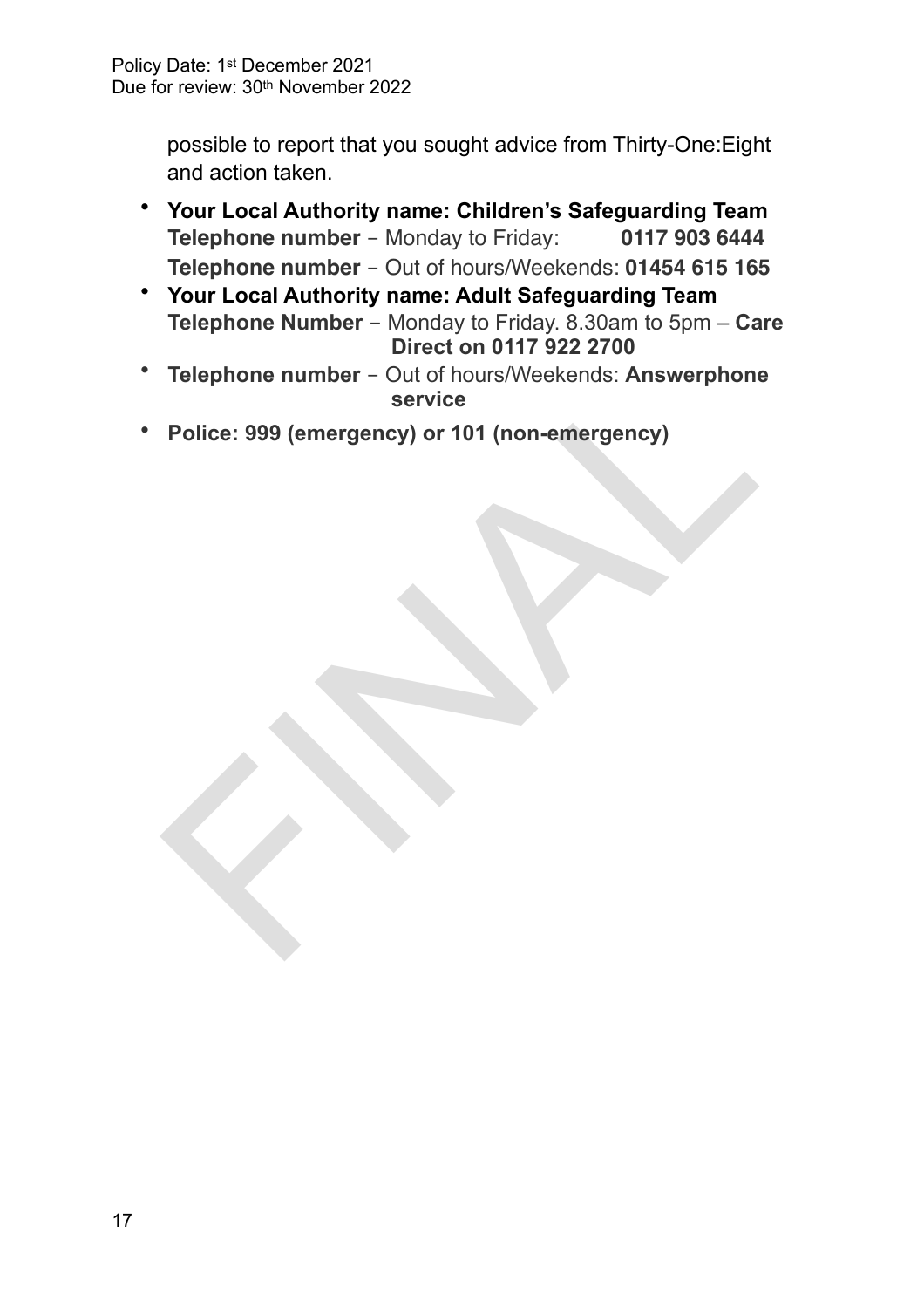# <span id="page-17-0"></span>**Appendix 2: Categories of Abuse and additional information Categories, Definitions and Indicators of Harm** (Last Updated April 2017 v4)

| Non-accidental harm to<br>History of unexplained<br>Hitting, slapping,<br><b>Physical</b><br>pinching, shaking,<br>falls or minor injuries,<br>the body. From<br>careless rough<br>pushing, scalding,<br>bruising which is<br>Adults and<br>handling to direct<br>burning, dragging,<br>characteristic of non-<br>Children<br>physical violence.<br>kicking, physical<br>accidental injury -<br>Unlawful or<br>restraint, locking<br>hand slap marks, pinch<br>an individual in a<br>inappropriate use of<br>marks, grip marks, bite<br>restraint or physical<br>marks, scalds,<br>room or a car.<br>interventions.<br>flinching, reluctant to<br>undress.<br>Direct or indirect<br>Coercion to be<br>Pregnancy in a women<br><b>Sexual</b><br>unable to give consent,<br>involvement in sexual<br>involved in the<br>activity without capacity<br>making or<br>difficulty in walking or<br>Adults and<br>and/or consent.<br>watching of<br>sitting with no apparent<br>Children<br>pornographic<br>explanation, torn,<br>Individual did not fully<br>material. Coercion<br>understand or was<br>stained or bloody<br>underclothes or<br>pressured into<br>to touch e.g. of<br>breasts, genitals,<br>bedding, Bleeding,<br>consenting.<br>anus, mouth,<br>bruising to the rectal<br>masturbation of<br>Note: A child under 16<br>and/or vaginal area,<br>either self or<br>bruising. Behavioural<br>years old can never<br>changes, sexually<br>consent to any sexual<br>others, penetration<br>or attempted<br>explicit behaviour,<br>act<br>penetration of<br>explicit language, self<br>harm, obsession with<br>vagina, anus,<br>mouth with or by<br>washing, fear of<br>penis, fingers and<br>pregnancy may be<br>or other objects<br>exaggerated | <b>Type Of Harm</b> | <b>Definition</b> | <b>Examples</b> | <b>Indicators</b> |
|-------------------------------------------------------------------------------------------------------------------------------------------------------------------------------------------------------------------------------------------------------------------------------------------------------------------------------------------------------------------------------------------------------------------------------------------------------------------------------------------------------------------------------------------------------------------------------------------------------------------------------------------------------------------------------------------------------------------------------------------------------------------------------------------------------------------------------------------------------------------------------------------------------------------------------------------------------------------------------------------------------------------------------------------------------------------------------------------------------------------------------------------------------------------------------------------------------------------------------------------------------------------------------------------------------------------------------------------------------------------------------------------------------------------------------------------------------------------------------------------------------------------------------------------------------------------------------------------------------------------------------------------------------------------------------------------------------------------------------------------------------|---------------------|-------------------|-----------------|-------------------|
|                                                                                                                                                                                                                                                                                                                                                                                                                                                                                                                                                                                                                                                                                                                                                                                                                                                                                                                                                                                                                                                                                                                                                                                                                                                                                                                                                                                                                                                                                                                                                                                                                                                                                                                                                       |                     |                   |                 |                   |
|                                                                                                                                                                                                                                                                                                                                                                                                                                                                                                                                                                                                                                                                                                                                                                                                                                                                                                                                                                                                                                                                                                                                                                                                                                                                                                                                                                                                                                                                                                                                                                                                                                                                                                                                                       |                     |                   |                 |                   |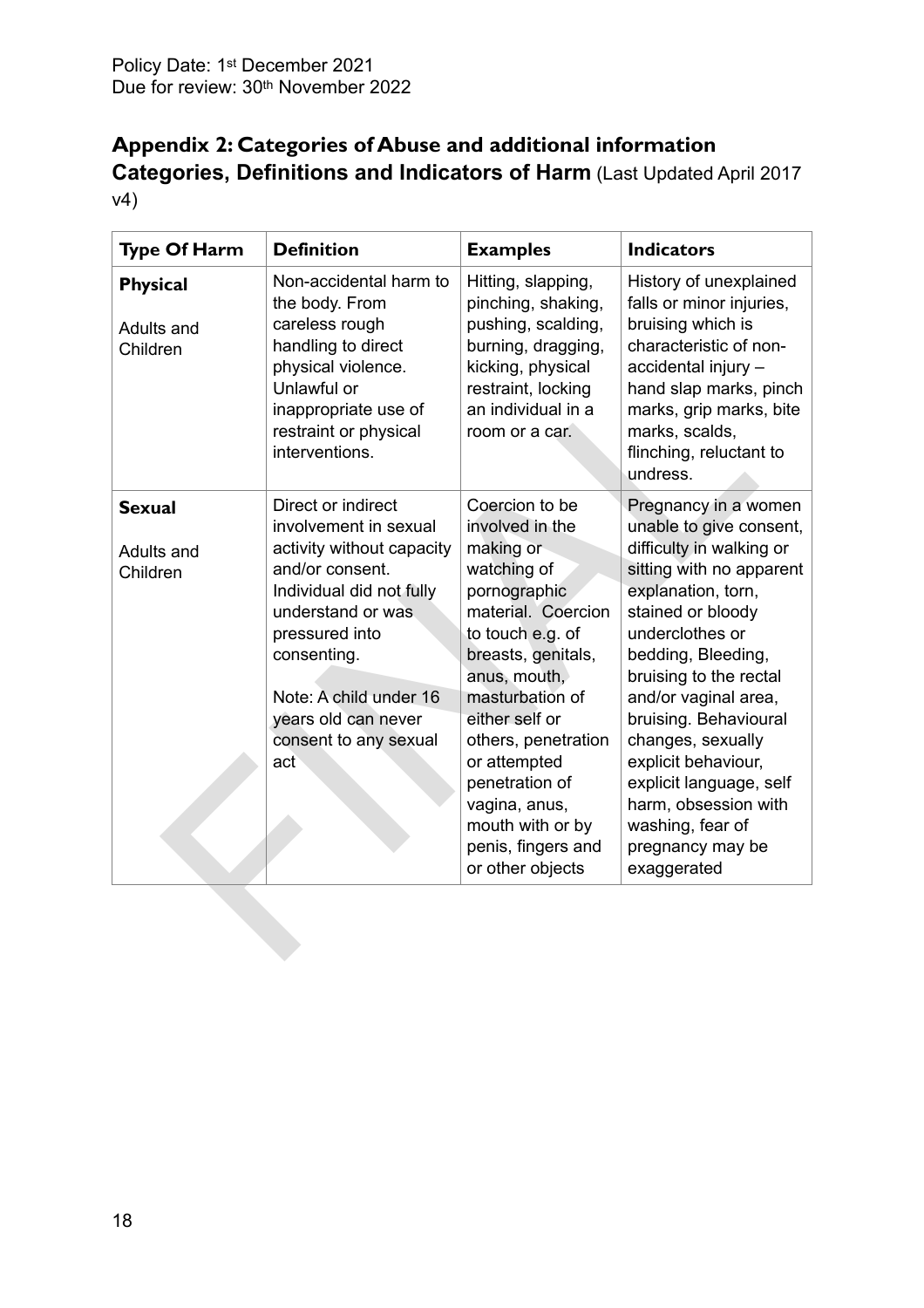| <b>Type Of Harm</b>                        | <b>Definition</b>                                                                                                                                                                                                                                                                                                          | <b>Examples</b>                                                                                                                                                                                                                                                                                                                                                                                                                                | <b>Indicators</b>                                                                                                                                                                                                                                                                |
|--------------------------------------------|----------------------------------------------------------------------------------------------------------------------------------------------------------------------------------------------------------------------------------------------------------------------------------------------------------------------------|------------------------------------------------------------------------------------------------------------------------------------------------------------------------------------------------------------------------------------------------------------------------------------------------------------------------------------------------------------------------------------------------------------------------------------------------|----------------------------------------------------------------------------------------------------------------------------------------------------------------------------------------------------------------------------------------------------------------------------------|
| <b>Emotional</b><br>Adults and<br>Children | Behaviour which has a<br>harmful effect on an<br>individual's emotional<br>well being or<br>development, causing<br>mental distress<br>undermining their self-<br>esteem and affecting<br>individual's quality of<br>life.<br>Wilful infliction of<br>mental suffering by a<br>person in a position of<br>trust and power. | Shouting,<br>coercion, bullying,<br>blaming, insulting,<br>ignoring, threats of<br>harm or<br>abandonment,<br>intimidation,<br>harassment,<br>humiliation,<br>depriving an<br>individual of the<br>right to choice and<br>their privacy,<br>dignity, self<br>-expression,<br>deprivation of<br>contact,<br>undermining self-<br>esteem, isolation<br>and over-<br>dependence.<br>Failure to provide<br>a loving<br>environment for a<br>child. | Loss of interest,<br>withdrawn, anxious or<br>depressed, frightened,<br>avoiding eye contact,<br>irritable, aggressive or<br>challenging behaviour,<br>unexplained sleep<br>disturbance, self harm,<br>refusing to eat,<br>deliberate soiling,<br>unusual weight gain or<br>loss |
| <b>Neglect</b><br>Adults and<br>Children   | Failure of any person<br>who has responsibility<br>for the charge, care or<br>custody of an adult at<br>risk or child to provide<br>the amount and type of<br>care or treatment that a<br>responsible person<br>could be expected to<br>provide.                                                                           | Fail to meet basic<br>needs including<br>food, environment,<br>access to health<br>care and<br>education, failure<br>to provide for<br>social needs.                                                                                                                                                                                                                                                                                           | Unwashed/ dirty<br>appearance, clothes<br>too small/big,<br>untreated sores or<br>infections, isolation.                                                                                                                                                                         |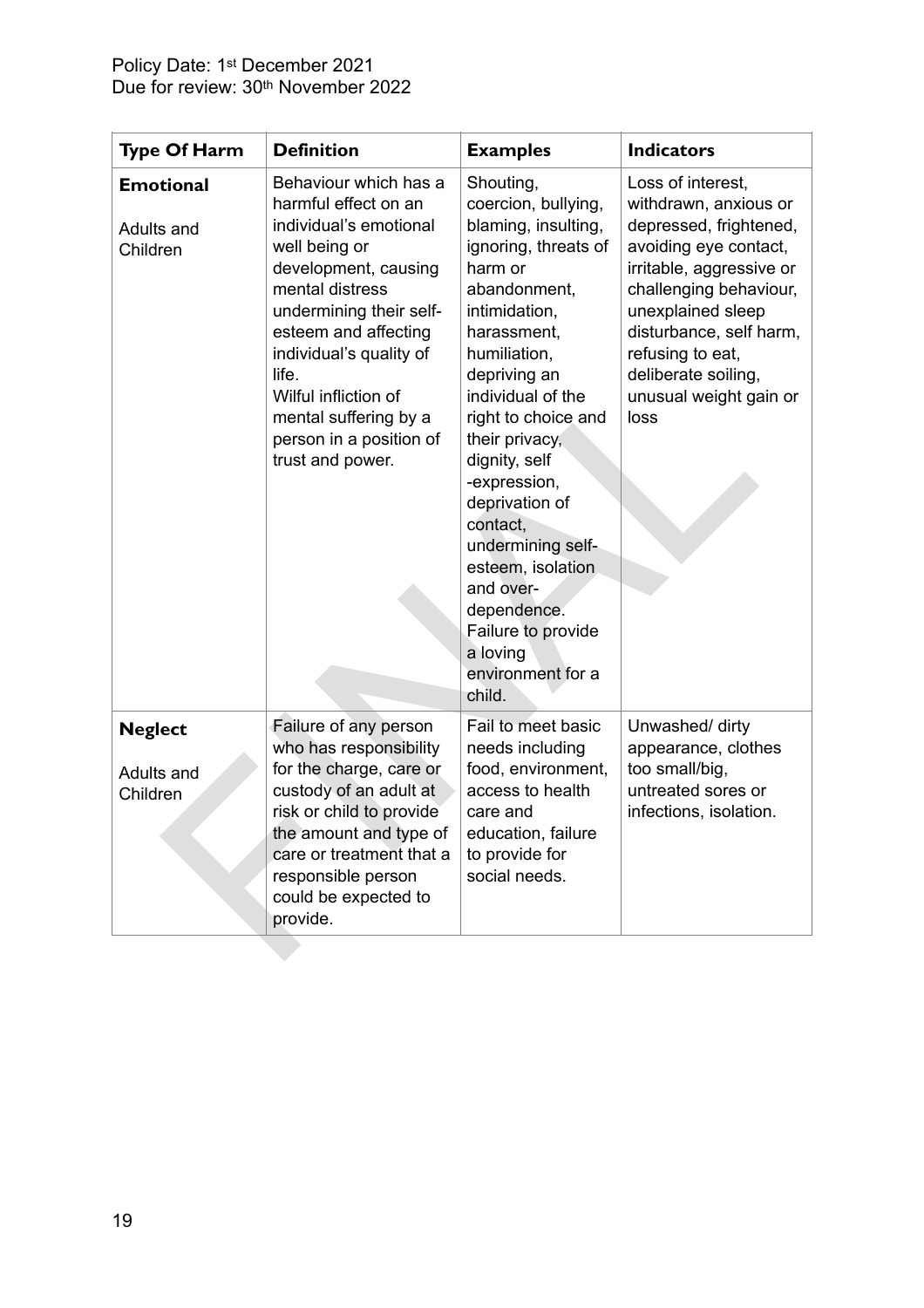| <b>Type Of Harm</b>             | <b>Definition</b>                                                                                                                                                                                                                                                         | <b>Examples</b>                                                                                                                                                                                                                                                                                                                                                                                                                                                                                 | <b>Indicators</b>                                                                                                                                                                                                                                                                                                                                                                                                                    |
|---------------------------------|---------------------------------------------------------------------------------------------------------------------------------------------------------------------------------------------------------------------------------------------------------------------------|-------------------------------------------------------------------------------------------------------------------------------------------------------------------------------------------------------------------------------------------------------------------------------------------------------------------------------------------------------------------------------------------------------------------------------------------------------------------------------------------------|--------------------------------------------------------------------------------------------------------------------------------------------------------------------------------------------------------------------------------------------------------------------------------------------------------------------------------------------------------------------------------------------------------------------------------------|
| <b>Financial</b><br>Adults      | The unauthorised<br>taking (theft),<br>deprivation or misuse<br>of any money, income,<br>assets, funds, personal<br>belongings or property<br>or any resources of an<br>adult at risk without<br>their informed consent<br>or authorisation.                              | Misuse of power of<br>attorney or<br>appointeeship.<br>Money and<br>possessions<br>stolen, misuse or<br>misappropriating<br>money, valuables<br>or property,<br>possessions or<br>benefits, undue<br>pressure in<br>connection with<br>wills, property,<br>inheritance or<br>financial<br>transactions,<br>denying the adult<br>at risk the right to<br>access funds,<br>unauthorised<br>disposal of<br>property or<br>possessions, being<br>asked to part with<br>money on false<br>pretences, | Unexplained or sudden<br>inability to pay bills,<br>Power of Attorney<br>obtained and misused<br>when a person lacks or<br>does not lack mental<br>capacity to<br>understand,<br>unexplained<br>withdrawal of money<br>with no benefits,<br>person lacking goods<br>or services that they<br>can afford, extortionate<br>demands for payments<br>for services                                                                        |
| Organisational<br><b>Adults</b> | Involves the collective<br>failure of an<br>organisation to provide<br>safe, appropriate and<br>acceptable standards<br>of service to adults at<br>risk.<br>Mainly relates to health<br>and social care<br>provision but aspects<br>may be relevant to<br>Church settings | Lack of<br>individualised care,<br>inappropriate<br>confinement or<br>restriction, sensory<br>deprivation,<br>inappropriate use<br>of rules, custom<br>and practice                                                                                                                                                                                                                                                                                                                             | Whistle blowing policy<br>not in place and<br>accessible, insufficient<br>employees training<br>and development.<br>Organisational<br>standards not meeting<br>those laid down by<br>regulatory bodies,<br>service users not<br>treated with dignity and<br>respect, diverse needs<br>not recognized and<br>valued in terms of age,<br>gender, disability,<br>ethnic origin, race or<br>sexual orientation,<br>services not flexible |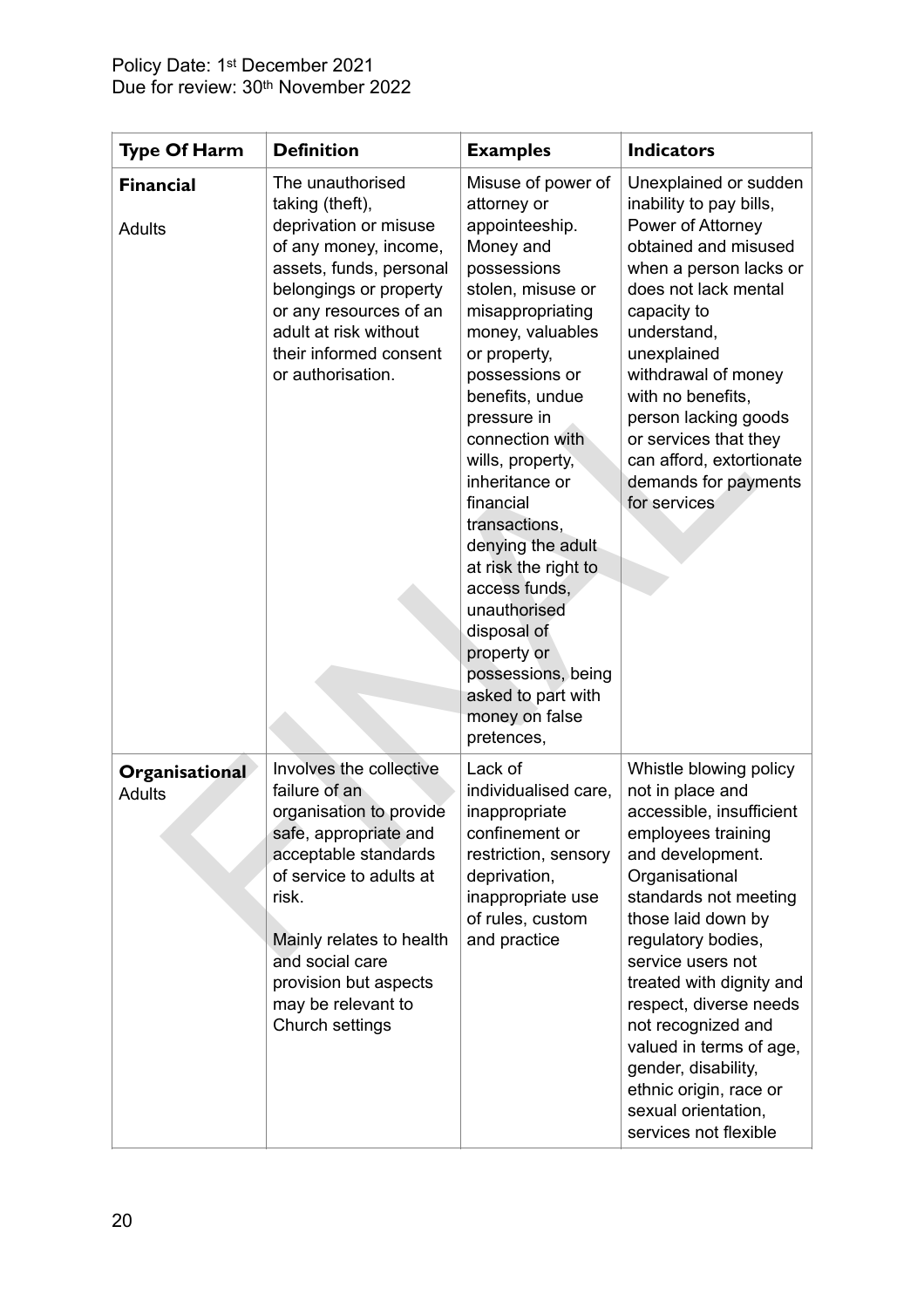| <b>Type Of Harm</b>                    | <b>Definition</b>                                                                                                                                                                                                                                                                                      | <b>Examples</b>                                                                                                                                                                                                                                                                          | <b>Indicators</b>                                                                                                                                                                                                                                                                                                                               |
|----------------------------------------|--------------------------------------------------------------------------------------------------------------------------------------------------------------------------------------------------------------------------------------------------------------------------------------------------------|------------------------------------------------------------------------------------------------------------------------------------------------------------------------------------------------------------------------------------------------------------------------------------------|-------------------------------------------------------------------------------------------------------------------------------------------------------------------------------------------------------------------------------------------------------------------------------------------------------------------------------------------------|
| <b>Discriminatory</b><br><b>Adults</b> | Exists when values,<br>beliefs or culture result<br>in a misuse of power<br>that denies opportunity<br>to some groups or<br>individuals.                                                                                                                                                               | Verbal abuse,<br>harassment or<br>similar<br>treatment, unequal<br>treatment,<br>deliberate<br>exclusion from<br>services such as<br>education, health,<br>justice and access<br>to services and<br>protection, harmful<br>or derisive<br>attitudes,<br>inappropriate use<br>of language | Repeated exclusion<br>from rights afforded to<br>citizens such as<br>health, education,<br>employment and<br>criminal justice                                                                                                                                                                                                                   |
| <b>Modern Slavery</b>                  | Encompasses slavery,<br>human trafficking,<br>forced labour and<br>domestic servitude.<br><b>Traffickers and slave</b><br>masters use whatever<br>means they have at<br>their disposal to<br>coerce, deceive and<br>force individuals into a<br>life of abuse, servitude<br>and inhumane<br>treatment. | <b>Adult or Child</b><br>trafficked into UK<br>or between places<br>in UK for purpose<br>of sexual abuse or<br>labour.<br><b>Adult or Child</b><br>forced to work as<br>domestic servant.<br>Adult or child<br>forced to work as<br>sex worker, farm<br>labourer, car<br>cleaner.        | Individual may not<br>have their passport or<br>Identity documents.<br>They may not have<br>access to or contact<br>with friends and family.<br>May never be left<br>alone, live in poor<br>conditions, not be able<br>to leave of own free<br>will. May have no<br>access to funds. May<br>not know where they<br>are or who they are<br>with. |
| <b>Self Neglect</b>                    | A wide range of<br>behaviour involving<br>neglecting to care for<br>one's personal<br>hygiene, health or<br>surroundings and<br>includes behaviour<br>such a s hoarding.                                                                                                                               | May not react to or<br>appropriately fulfil<br>needs for health<br>care, food,<br>warmth. May live<br>in an environment<br>that is an<br>environmental or<br>fire risk and not<br>take any measure<br>to reduce risk or<br>inadequate<br>measures.                                       | Environment which is<br>poorly maintained,<br>dirty, animal infested,<br>cramped to the degree<br>that it places the<br>individuals wellbeing at<br>risk.<br>May have untreated or<br>inadequately treated<br>physical health issues.                                                                                                           |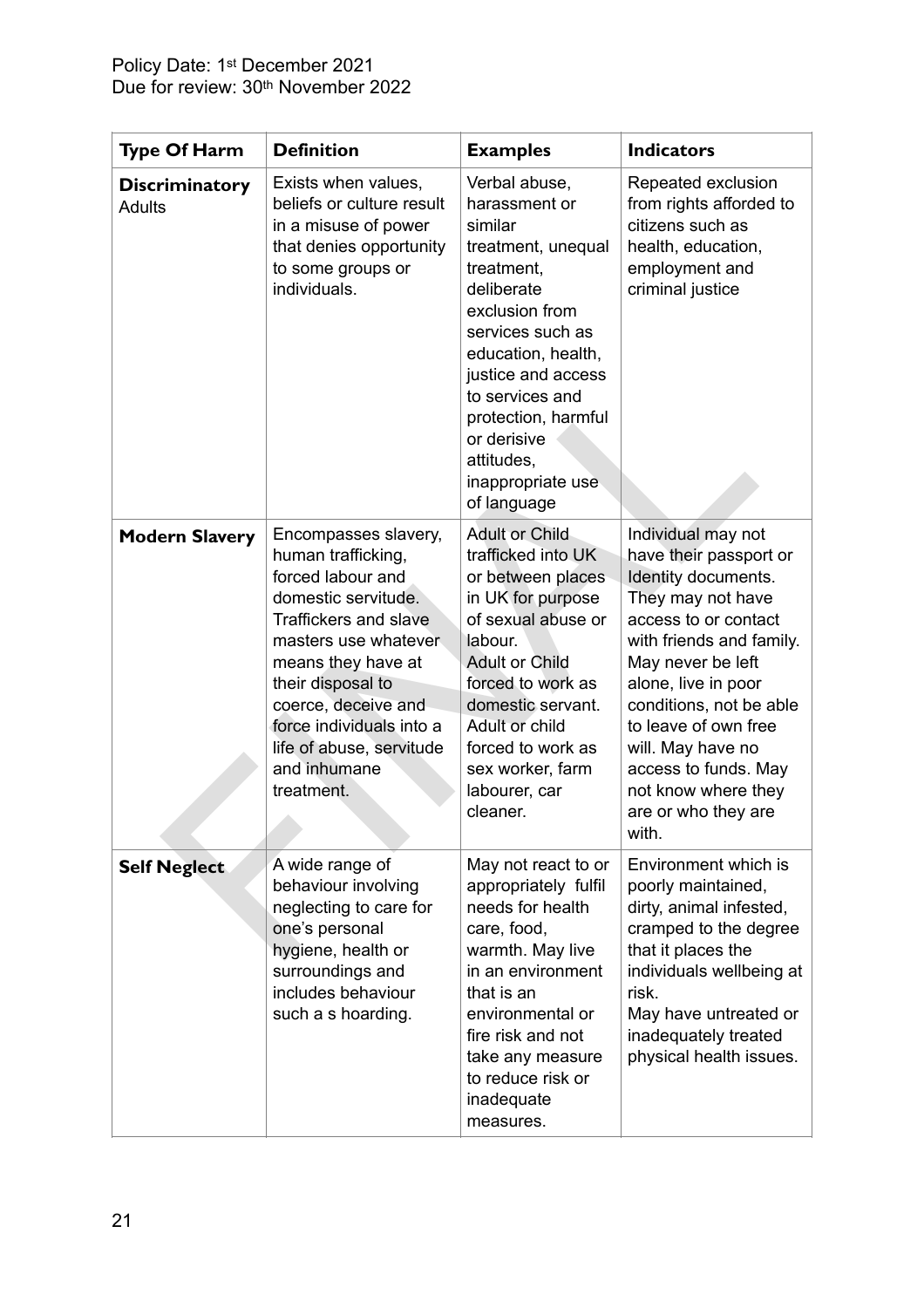| <b>Type Of Harm</b>                                                                                                                                                        | <b>Definition</b>                                                                                                                                                                                                                                         | <b>Examples</b>                                                                                                                                                                                                        | <b>Indicators</b>                                                                                                                                                                                                                                                                                                                                                                 |
|----------------------------------------------------------------------------------------------------------------------------------------------------------------------------|-----------------------------------------------------------------------------------------------------------------------------------------------------------------------------------------------------------------------------------------------------------|------------------------------------------------------------------------------------------------------------------------------------------------------------------------------------------------------------------------|-----------------------------------------------------------------------------------------------------------------------------------------------------------------------------------------------------------------------------------------------------------------------------------------------------------------------------------------------------------------------------------|
| <b>Domestic</b><br><b>Violence</b>                                                                                                                                         | Incident or pattern of<br>incidents of controlling,<br>coercive or threatening<br>behaviour, violence or<br>abuse by someone<br>who is or has been an<br>intimate partner or<br>family member<br>regardless of gender or<br>sexuality. Age range<br>$16+$ | Includes:<br>psychological,<br>physical, sexual,<br>financial,<br>emotional abuse;<br>so called 'honour'<br>based violence;<br><b>Female Genital</b><br>Mutilation; forced<br>marriage.                                | Appears to be afraid of<br>partner / of making<br>own choices, behaves<br>as though she/he<br>deserves to be hurt or<br>mistreated, low self-<br>esteem or appear to<br>be withdrawn, appears<br>unable or unwilling to<br>leave perpetrator,<br>makes excuses for or<br>condones the<br>behaviour of the<br>person alleged to have<br>caused harm, blames<br>abuse on themselves |
| <b>Spiritual Abuse</b><br>(not defined in<br>Statutory<br>Guidance)                                                                                                        | Inappropriate use of<br>religious belief or<br>practice                                                                                                                                                                                                   | The misuse of the<br>authority of<br>leadership or<br>penitential<br>discipline,<br>oppressive<br>teaching or<br>intrusive healing or<br>deliverance<br>ministries which<br>may result in<br>various types of<br>harm. | Could be any of the<br>above.                                                                                                                                                                                                                                                                                                                                                     |
| <b>Some Additional Information:</b>                                                                                                                                        |                                                                                                                                                                                                                                                           |                                                                                                                                                                                                                        |                                                                                                                                                                                                                                                                                                                                                                                   |
| Child Sexual Exploitation: All children and young people can be at risk of sexual<br>exportation. This includes boys and girls of any age. This is a form of sexual abuse. |                                                                                                                                                                                                                                                           |                                                                                                                                                                                                                        |                                                                                                                                                                                                                                                                                                                                                                                   |

#### **Some Additional Information:**

**Child Sexual Exploitation:** All children and young people can be at risk of sexual exportation. This includes boys and girls of any age. This is a form of sexual abuse. Whilst young people can give consent to sexual acts from the age of 16 (so long as they have the capacity to do so) they continue to be a risk of sexual exploitation beyond their 16th birthday. **Any concern that a child or young person may be at risk of or experiencing sexual exploitation must be reported immediately to Children's Social Care or the police.** Sexual exploitation of children and young people under 18 involves exploitative situations, contexts and relationships where young people (or a third person or persons) receive 'something' (e.g. food, accommodation, drugs, alcohol, cigarettes, affection, gifts, money) as a result of them performing, and/or another or others performing on them, sexual activities.